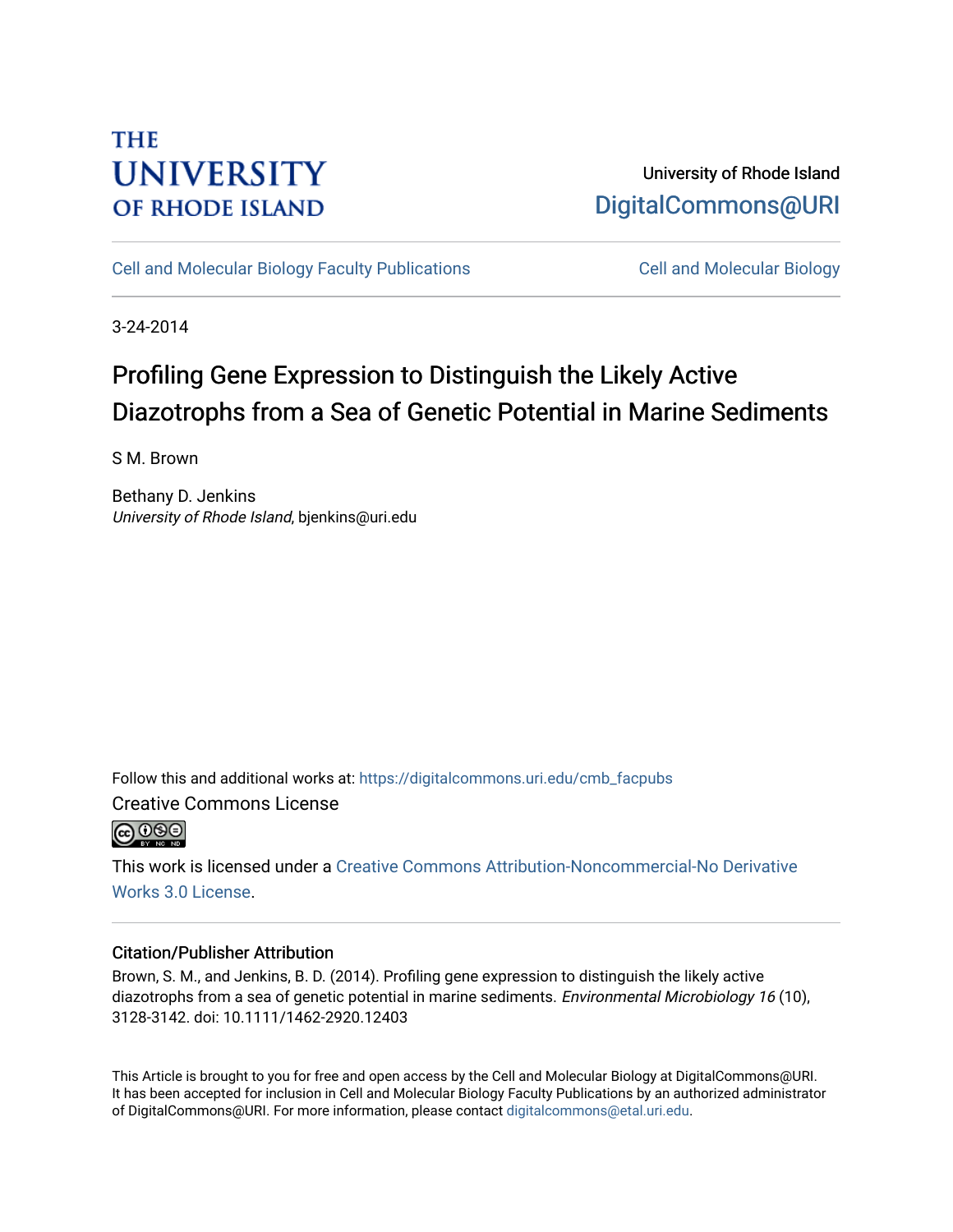Environmental Microbiology (2014) **16**(10), 3128–3142 doi:10.1111/1462-2920.12403



## **Profiling gene expression to distinguish the likely active diazotrophs from a sea of genetic potential in marine sediments**

#### **S. M. Brown1 and B. D. Jenkins1,2\***

1 *Department of Cell and Molecular Biology, University of Rhode Island, Kingston, RI, USA.* 2 *Graduate School of Oceanography, University of Rhode Island, Narragansett, RI, USA.*

#### **Summary**

**Nitrogen (N) cycling microbial communities in marine sediments are extremely diverse, and it is unknown whether this diversity reflects extensive functional redundancy. Sedimentary denitrifiers remove significant amounts of N from the coastal ocean and diazotrophs are typically regarded as inconsequential. Recently, N fixation has been shown to be a potentially important source of N in estuarine and continental shelf sediments. Analysis of expressed genes for nitrite reductase (***nirS***) and a nitrogenase subunit (***nifH***) was used to identify the likely active denitrifiers and nitrogen fixers in surface sediments from different seasons in Narragansett Bay (Rhode Island, USA). The overall diversity of diazotrophs expressing** *nifH* **decreased along the estuarine gradient from the estuarine head to an offshore continental shelf site. Two groups of sequences related to anaerobic sulphur/iron reducers and sulphate reducers dominated libraries of expressed** *nifH* **genes. Quantitative polymerase chain reaction (qPCR) and quantitative reverse transcription polymerase chain reaction (qRT-PCR) data shows the highest abundance of both groups at a mid bay site, and the highest** *nifH* **expression at the head of the estuary, regardless of season. Several potential environmental factors, including water temperature, oxygen concentration and metal contamination, may influence the abundance and** *nifH* **expression of these two bacterial groups.**

#### **Introduction**

Estuaries and continental shelves are dynamic ecosystems that receive and process large inputs of nutrients

Received 22 July, 2013; accepted 12 January, 2014. \*For correspondence. E-mail [bjenkins@uri.edu;](mailto:bjenkins@uri.edu) Tel. (+1) 401 874 7551; Fax (+1) 401 874 2202.

including those resulting from anthropogenic activities (Pinckney *et al*., 2001; Liu *et al*., 2010). Most of the nitrogen (N) is removed by denitrification in sediments in these coastal regions (Nixon *et al*., 1996; Seitzinger and Giblin, 1996). Denitrification is an anaerobic microbially mediated process in which oxidized forms of N are sequentially reduced to  $N_2$  gas. This pathway is responsible for the major loss of fixed N in coastal margins, which in turn drives the marine N deficit (Codispoti, 2007).

Biological N fixation, the conversion of  $N_2$  gas into ammonia, is usually regarded as an inconsequential component in most estuarine N budgets (Howarth *et al*., 1988b; Galloway *et al*., 2004). However, N fixation is being considered increasingly important in several benthic habitats, particularly in areas associated with the photic zone including photosynthetic microbial mats (Capone, 1983; Paerl *et al*., 1996) and sediments vegetated by sea grasses (McGlathery *et al*., 1998; Herbert, 1999) and salt marsh plants (Welsh *et al*., 1996; Herbert, 1999). Non-vegetated estuarine sediments are generally considered net sinks for N because of high rates of denitrification (Nixon *et al*., 1996; Seitzinger and Giblin, 1996), and it has been thought that N fixation is a negligible process (Capone, 1983). Measurements of N fixation in the benthic sediments of the temperate estuary Narragansett Bay (Rhode Island, USA) during the 1970s show that it accounted for < 1% of the total annual influx of N into the system (Seitzinger, 1987). Recent measurements of  $N_2$  gas flux in sediments from the Narragansett Bay shows a seasonal switch in N cycling with high rates of episodic net  $N_2$  fixation, challenging the denitrificationdominated paradigm (Fulweiler *et al*., 2007).

Functional genes encoding cellular proteins that mediate biogeochemical transformations not only provide insight into the ecology of a system, but also can be used to investigate the diversity of specific groups of microorganisms (e.g., denitrifiers and N fixers) in the environment. The key intermediate step in the denitrification pathway, reduction of nitrite to nitric oxide, is catalyzed by the NirS and NirK proteins, two known forms of dissimilatory nitrite reductase. Bacteria harbour copies of either *nirS* or *nirK* genes and both have been used as gene markers used for ecological studies to follow denitrifier community composition (Braker *et al*., 2001; Avrahami

© 2014 The Authors. Environmental Microbiology published by Society for Applied Microbiology and John Wiley & Sons Ltd. This is an open access article under the terms of the [Creative Commons Attribution-NonCommercial-NoDerivs](http://creativecommons.org/licenses/by-nc-nd/3.0/) License, which permits use and distribution in any medium, provided the original work is properly cited, the use is non-commercial and no modifications or adaptations are made.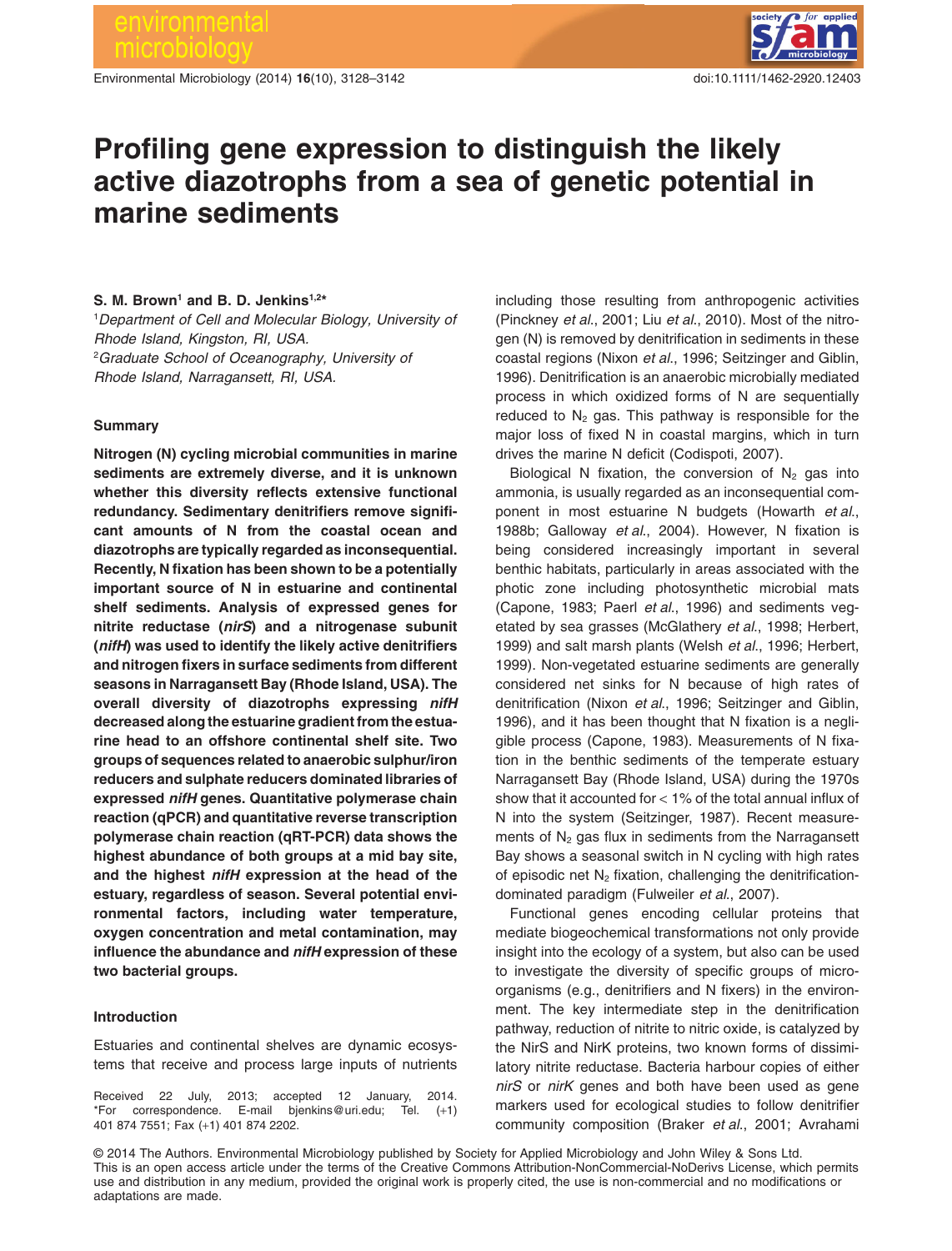*et al*., 2003). *nirS* was targeted for this study as the gene is preferentially found in marine sediments through polymerase chain reaction (PCR)-based methods, while *nirK* is detected more readily in soil (Braker *et al*., 2000). The study of diazotroph diversity has been largely based on the phylogenetic analysis of *nifH*, a reliable genetic marker for microbes capable of fixing N (Zehr and McReynolds, 1989; Zehr *et al*., 2003; Jenkins and Zehr, 2008). The *nifH* gene encodes the nitrogenase iron protein component of the conserved nitrogenase protein complex, an enzyme-catalyzing N fixation in these microbes (Howard and Rees, 1996).

The capability to denitrify or fix N is distributed through diverse prokaryotic taxa throughout the bacteria and archaea (Young, 1992; Zumft, 1997). Several studies in Chesapeake Bay (Maryland and Virginia, USA) have sought to understand the mechanisms driving the distribution of denitrifiers (Bulow *et al*., 2008) and diazotrophs (Burns *et al*., 2002; Jenkins *et al*., 2004; Short *et al*., 2004; Steward *et al*., 2004; Moisander *et al*., 2007). These studies have highlighted that diverse communities of microbes containing the *nirS* or *nifH* gene are present in the estuarine ecosystem, but it remains unclear what factors control their diversity and what fraction of these microbes are metabolically active. In this study, we follow gene expression to identify the likely active groups driving denitrification and N fixation. Determining the functional groups can help elucidate the environmental controls regulating these two processes. Very few studies have used gene expression as a method to examine biodiversity of the most potentially active N-cycling microbes. Only a few groups have detected *nirS* expression (Nogales *et al*., 2002; Bulow *et al*., 2008), and to our knowledge, there has been only one report of *nifH* expression in non-vegetated estuarine sediments (Fulweiler *et al*., 2013). Our purpose is to go beyond deoxyribonucleic acid (DNA) diversity studies, targeting messenger ribonucleic acid (mRNA) from sediments to understand the diversity of the assemblages of denitrifiers and N fixers expressing the *nirS* and *nifH* genes respectively.

In this study, we examined the active *nirS*- and *nifH*transcribing microbial populations to determine the likely functional denitrifiers and diazotrophs in benthic sediment samples collected along the estuarine gradient from the head of Narragansett Bay to an offshore continental shelf site. One of our aims was to determine if the expressed *nirS* and *nifH* sequence diversity patterns resembled the unique distribution of denitrifiers and N fixers in Chesapeake Bay, in which the diversity of *nirS* and *nifH* decreased along the estuarine gradient from the freshwater end to the more saline mouth (Moisander *et al*., 2007; Bulow *et al*., 2008). N fixation in bare estuarine sediments is recently becoming recognized as an important process occurring in coastal systems (Fulweiler *et al*., 2007; 2013;

#### *Active nitrogen fixers in coastal marine sediments* 3129

Bertics *et al*., 2010; 2012a,b), so for the remainder of the study we focused on quantifying the transcriptional activity of bacterial populations actively expressing *nifH*. Predominant expressed *nifH* sequences were used to develop primers and probes for quantitative PCR to follow the changes in abundance, distribution and *nifH* expression of the microbial groups along the estuarine gradient over an annual temporal cycle. To elucidate how the environment potentially impacts the biodiversity of genetically active diazotrophs, we also considered possible mechanisms (e.g., oxygen, temperature and salinity) driving shifts in these diazotroph communities in the benthic sediments.

#### **Results**

Expression of functional genes associated with N fixation (*nifH*) and denitrification (*nirS*) were analyzed at four stations [head of the estuary (PRE), mid bay site (MNB), Rhode Island Sound (RIS2) and the Mud Patch (MP1)] along the estuarine gradient of Narragansett Bay to an offshore continental shelf site over a temporal cycle (Fig. 1, Supporting Information Table S1). (Refer to *Experimental Procedures* for more in-depth collection and site description.)

#### *Phylogenetic relationships of expressed nirS and nifH sequences*

Expression of *nifH* was detected at all four sites throughout the temporal cycle (Fig. 2). The spatial distribution of *nifH* mRNA transcripts was variable along the sediment depth gradient and did not appear to be impacted by location or season of collection (Fig. 2). *nirS* expression was also observed at all four stations, however it was usually detected in the warmer sampling months (May through October) (Fig. 2). *nirS* expression was localized to the top 2 cm except at station MP1 (Fig. 2). The expression of *nirS* was rarely detected without concurrent *nifH* expression (Fig. 2).

Phylogenetic analysis of *nirS* mRNA transcript sequences shows that they are distributed throughout several diverse groups amongst *nirS* phylogeny (Supporting Information Fig. S1, Supporting Information Table S2). The majority of expressed *nirS* sequences group close (> 70% sequence identity) to *Azoarcus tolulyticus*, a bacterium notable for its ability to both denitrify and fix N (Zhou *et al*., 1995) (Supporting Information Fig. S1). Both spatially and seasonally, a major shift was not detected in the distribution of denitrifiers expressing *nirS* (data not shown).

Phylogenetic analysis of the expressed *nifH* sequences from these sites shows that they are restricted to two main *nifH* phylogenetic groups [*nifH* clusters I and III, as previously defined (Zehr *et al*., 2003)] and group with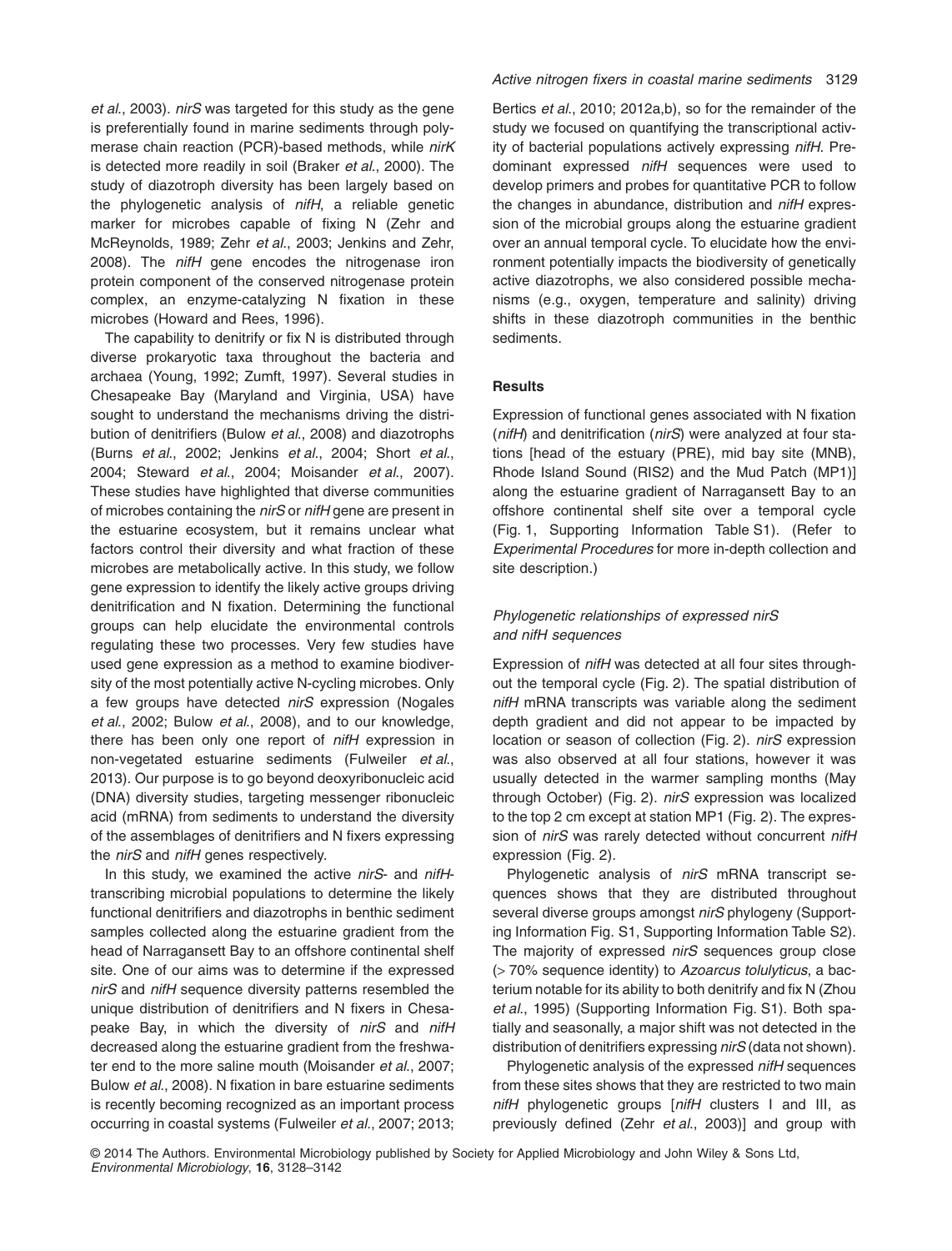



**Fig. 1.** Map of Narragansett Bay and the southern coast of Rhode Island and Massachusetts. Sampling sites are represented by black dots.



**Increasing Distance from Site PRE**

**Fig. 2.** Downcore *nifH* (closed circles) and *nirS* (open squares) gene expression in 1 cm intervals in the sediment as a function of increasing distance from site PRE. Blank spaces indicate that no gene expression was detected. Sampling month is indicated above each profile.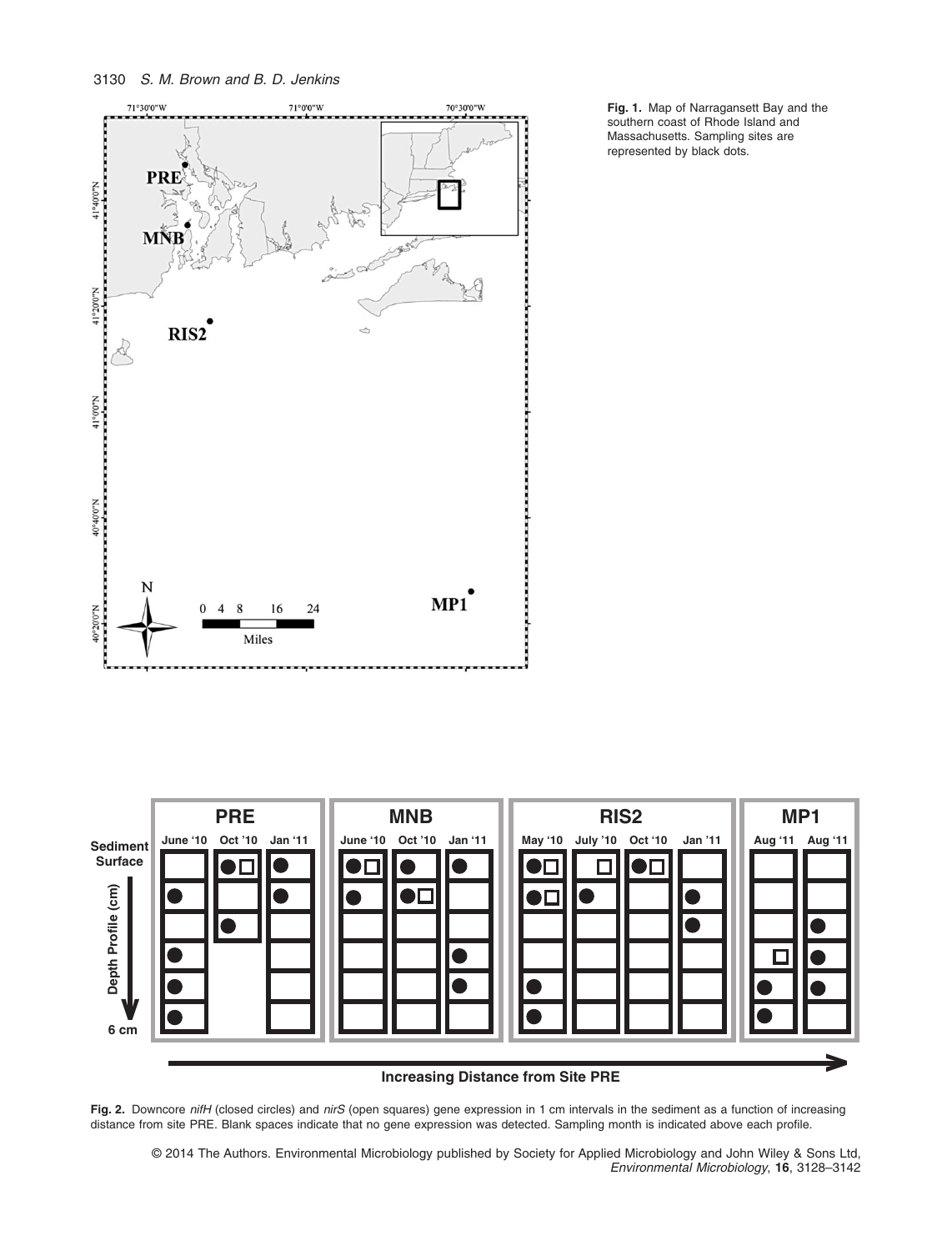known sulphate, sulphur and iron-reducing bacteria (Fig. 3, Supporting Information Table S3). Most of these *nifH* expressing groups (designated as NB), with the exception of NB1, are classified as Mo-dependent nitrogenase group II by (Raymond *et al*., 2004). The majority of expressed *nifH* sequences (61) are within group NB3, which has as its most closely related (> 94% sequence identity) cultivated species *Pelobacter carbinolicus*, an anaerobe known to reduce sulphur and iron compounds (Lovley *et al*., 1995) (Fig. 3). The second most prevalent expressed *nifH* sequence groups were NB7 and NB1, which contained 22 and 20 *nifH* sequences respectively (Fig. 3). Group NB7 is most closely related  $(>88\%)$ sequence identity) to the sulphate reducers *Desulfovibiro salexigens* and *Desulfovibrio vulgaris*. Group NB1 clustered with > 98% sequence identity to an uncultivated marine cyanobacterium, [UCYN-A (Tripp *et al*., 2010)], recently renamed *Candidatus* Atelocyanobacterium thalassa (Thompson *et al*., 2012) (Fig. 3). Even though the

#### *Active nitrogen fixers in coastal marine sediments* 3131

expressed *nifH* sequences we recovered are constrained to a few broad taxonomic groups (clusters I and III), there is microdiversity (groups NB1–3, NB5 and NB7–11) detected among the different sites.

#### *Diazotroph diversity shifts along the estuarine gradient*

The diversity of microbes expressing *nifH* in the sediment decreases along the estuarine gradient, from 10 groups identified at the head of Narragansett Bay (PRE) to three groups at RIS2 (Fig. 4). Even though we only sampled site MP1 once, the trend continues and three groups were detected to be expressing *nifH* at the most offshore station (Fig. 4). Fisher's alpha diversity index supported these findings and decreased along estuarine gradient with the highest values at site PRE and lower values at the offshore sites RIS2 and MP1 (Supporting Information Table S4). Principle component analysis (PCA) revealed that the community composition at site PRE was most



**Fig. 3.** Maximum likelihood protein tree of expressed *nifH* sequences obtained from sediment samples and *nifH* sequences from cultivated representatives. *nifH* cluster designations are denoted according to Zehr and colleagues (2003). Groups NB1-NB7 were previously described (Fulweiler *et al*., 2013), while groups NB9-NB11 are novel to this study. The number inside the group indicates the total number of sequences within the grouping. Supporting Information Table S3 describes all sequences within a collapsed group. Bootstrap values (1000 replicates) > 50% are shown at the respective nodes. Asterisk indicates groups targeted for quantitative PCR.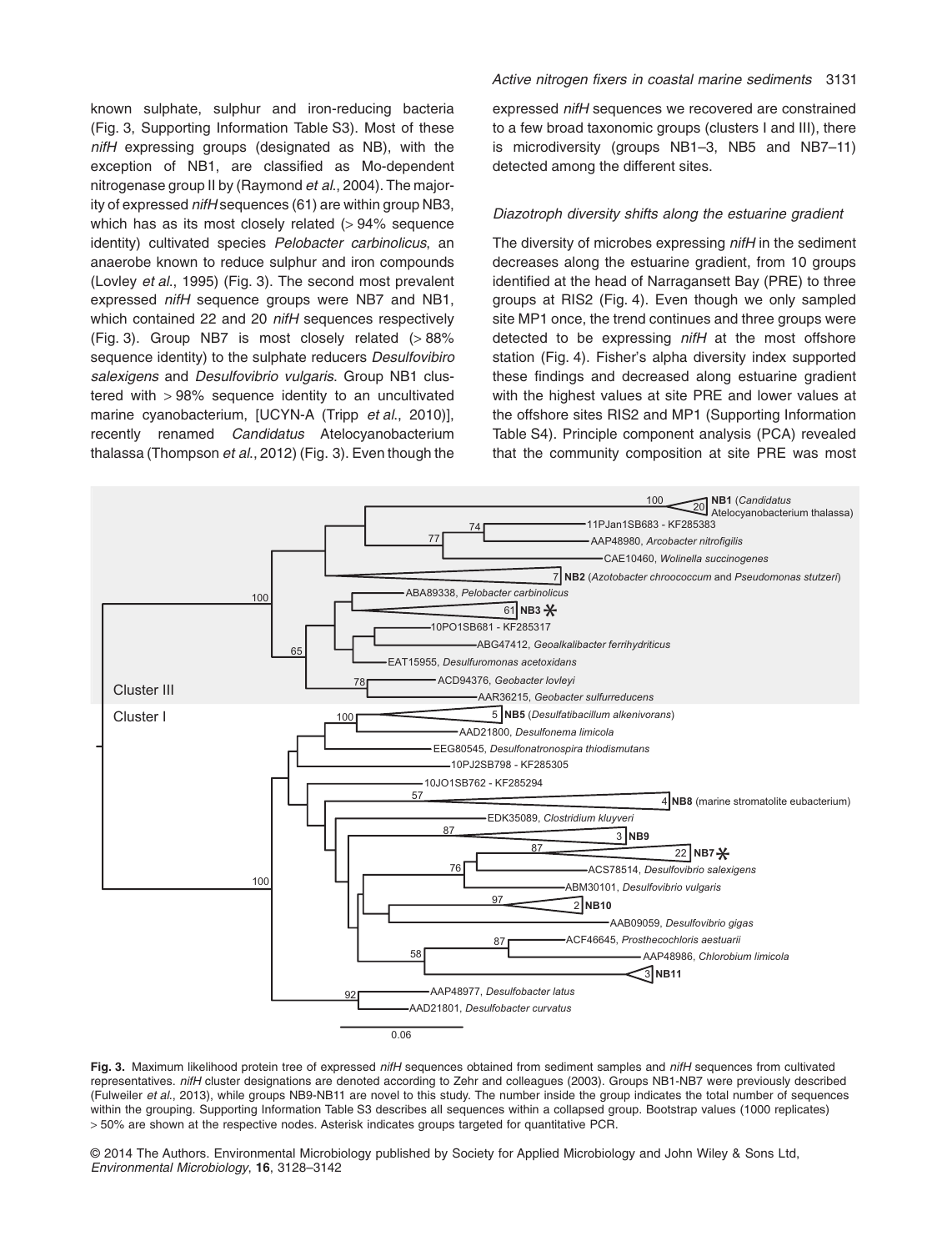

**Fig. 4.** Percent of total expressed *nifH* sequences per site as a function of increasing distance from site PRE. Each color represents a cultivated species our environmental expressed sequences are related to as depicted in the *nifH* maximum likelihood tree (Fig. 3). Organisms listed in parentheses are contained within the grouping.

dissimilar to site MP1 (Supporting Information Fig. S2). Group NB3, related to *Pelobacter carbinolicus* was detected at all four sites and every time point, except in January 2011 at site RIS2. The community composition of the remaining diazotroph shifts from being comprised by microbial groups with *nifH* sequences related to those from several different sulphate and sulphur reducers at sites PRE and MNB to a group of sequences related to UCYN-A (Tripp *et al*., 2010) at the offshore sites (Fig. 4). Seasonality and depth in the sediment column did not appear to impact the overall diversity of the bacterial populations expressing *nifH* at each site (Supporting Information Figs S3 and S4).

#### *Quantitative polymerase chain reaction (qPCR) targeting specific diazotroph groups related to anaerobic bacteria*

Changes in abundance, distribution and levels of expression of the two dominant microbial groups related to anaerobic bacteria expressing *nifH*, groups NB3 and NB7, were determined by qPCR. The greatest overall abundance of group NB3 was detected at site MNB at 3 to 4 cm in depth (Fig. 5A and C). Site PRE maintains the next highest levels of group NB3, with the lowest levels detected at the offshore sites RIS2 and MP1 (Fig 5A and C). Oneway analysis of variance (ANOVA) tests revealed the abundance of NB3 differed significantly among sites  $[F(3,20) = 20.98, P < 0.0001]$ , with the maximum difference between site MNB and the other three sites as determined by the Tukey–Kramer honest significant difference (HSD) test (Supporting Information Table S5). The highest *nifH* expression of group NB3 is observed at the head of the Bay (site PRE), with a peak from 4 to 6 cm in depth during June 2010 (Fig. 5B and D). Both the abundance and *nifH* expression of group NB3 are lowest at the offshore sites, RIS2 and MP1 (Fig. 5). Group NB7 followed a similar distribution in the depth profile, with the greatest abundance between 3 and 6 cm in depth at site MNB (Fig. 6A and C). The abundance of group NB7 differed significantly between sites [F(3,20) = 24.1, *P* < 0.0001], with the greatest difference between the sites enclosed by land, PRE and MNB, versus the offshore locations, RIS2 and MP1 (Supporting Information Table S6). Highest *nifH* expression by group NB7 was also detected at lower depths at site PRE, with the exception of peak *nifH* transcripts detected at the sediment–water interface in October 2010 (Fig. 6B and D). Even though both groups NB3 and NB7 established highest abundances at site MNB, expression of *nifH* by these groups follows the estuarine gradient, with maximum levels observed at site PRE decreasing out to the continental shelf station, MP1 (Fig. 7). The expression of both microbial groups, NB3 and NB7, is significantly higher at site PRE compared with the other three sites  $[F(3,20) = 12.74, P < 0.0001$  and  $F(3,20) = 48.19$ ,  $P < 0.0001$  respectively] (Supporting Information Tables S5 and S6). No statistical differences were detected in abundance or expression of groups NB3 and NB7 over the seasonal cycle or along the depth gradient at the sampling locations.

#### **Discussion**

Recently, benthic sediments from several locations in upper Narragansett Bay, including sites PRE and MNB, were shown to exhibit a seasonal switch in N cycling with high rates of net N fixation (up to -650 µmol N<sub>2</sub>-N m<sup>-2</sup> h<sup>-1</sup>) during the summer months (Fulweiler *et al*., 2007). These findings challenge the denitrification-dominated paradigm (Christensen *et al*., 1987; Hulth *et al*., 2005), in which N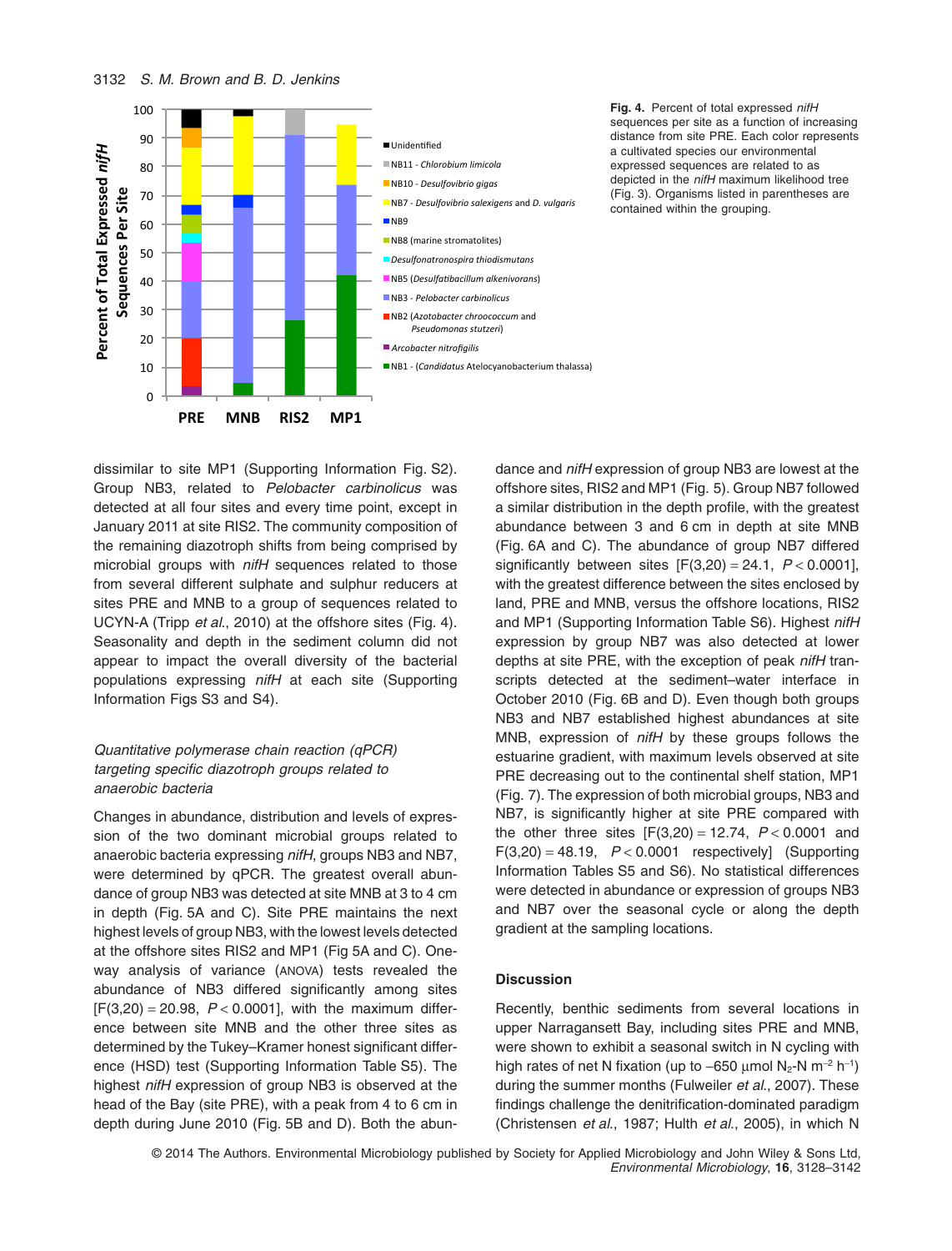

**Fig. 5.** Downcore abundance and *nifH* expression of group NB3 (related to *P.carbinolicus*) enumerated by quantitative PCR in 1 cm intervals from sediment samples collected at four sites, PRE (red), MNB (green), RIS2 (blue) and MP1 (purple). NB3 (A) abundance and (B) *nifH* expression during each sampling month as indicated by different line styles. NB3 (C) average abundance and (D) average *nifH* expression over the sampling time points. Graphs are plotted on a log scale and the standard error of the mean indicated by the error bars.

fixation was thought to be a negligible process occurring in coastal systems due to the high input of N into the system (Howarth *et al*., 1988a,b) and the process being repressed by combined N (Postgate, 1982). Numerous studies have reported the importance of N fixation in coastal habitats, specifically in photosynthetic microbial mats and in sediments vegetated by salt marsh plants and seagrass (e.g., Capone, 1983; Paerl *et al*., 1996; Welsh *et al*., 1996; McGlathery *et al*., 1998; Herbert, 1999). However, estuaries are still considered a net sink for N. More recently, N fixation (Bertics *et al*., 2010; 2012a) as well as *nifH* expression (Fulweiler *et al*., 2013) has been detected in non-vegetated, bare sediments. We present gene expression data distinguishing and targeting the likely active microbes driving N fixation in a background of diverse genetic potential in marine sediments (Torsvik *et al*., 1996). We hypothesize that anthropogenically influenced changing environmental conditions including increases in water temperatures (Scavia *et al*., 2002) and eutrophication-induced hypoxia (Diaz and Rosenberg, 2008; Zhang *et al*., 2010) may be driving active heterotrophic N fixation in coastal and shelf sediments.

#### *Variable nifH and nirS expression*

We detected *nifH* expression at all sites and time points, however the expression varied throughout the depth profile with no apparent seasonal correlation. These results were not surprising as variable *nifH* expression has been recently reported in mesocosm experiments from sediments collected at site MNB (Fulweiler *et al*., 2013) and N fixation has been detected in sediments at depths > 5 cm (Bertics *et al*., 2010). *nirS* expression was likely only detected in the top 2 cm because in coastal sediments denitrification is typically coupled to nitrification (Seitzinger *et al*., 1984; Nowicki, 1994), an oxygen requiring process and therefore needs to occur in the surface sediments. *nirS* expression was detected in deeper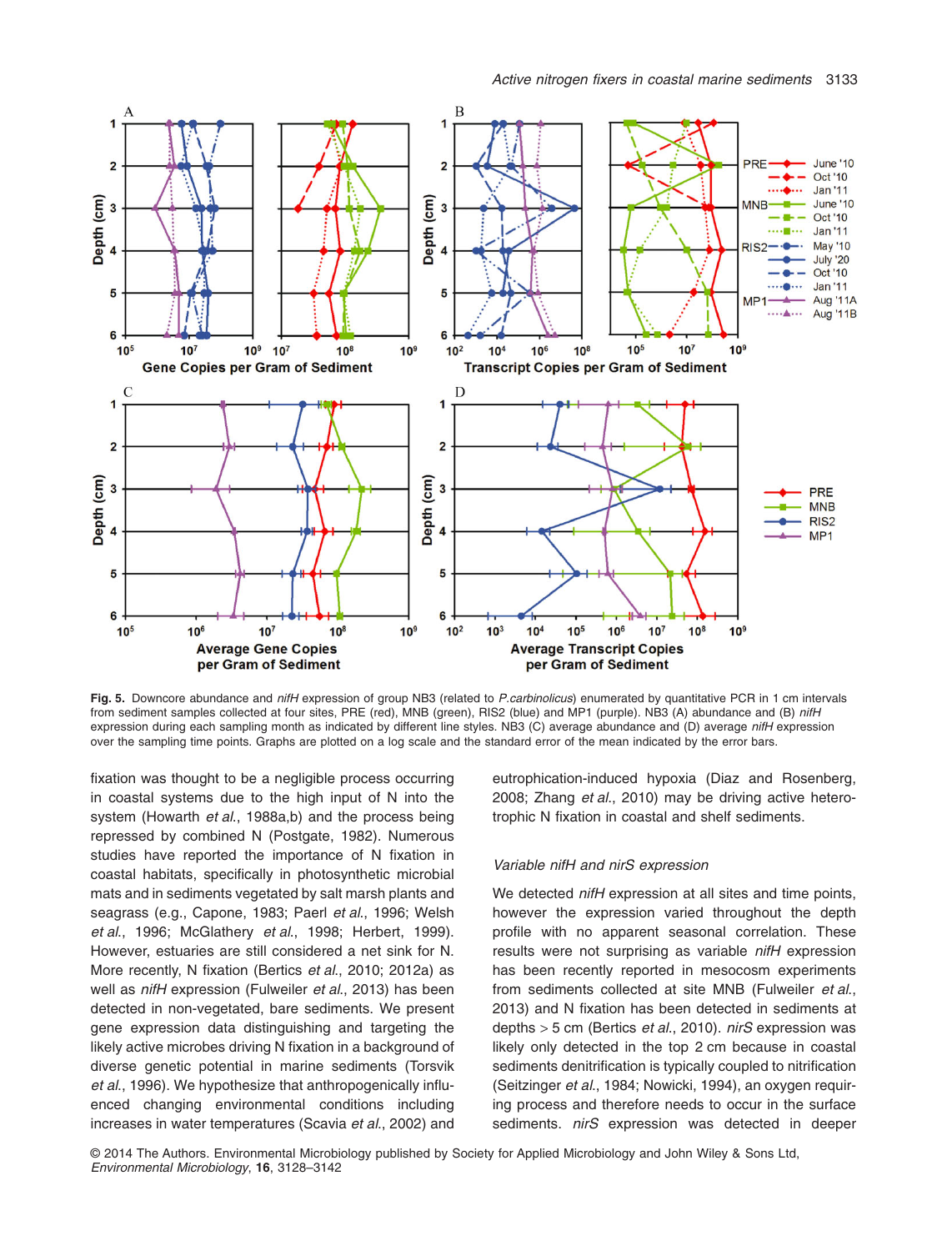

**Fig. 6.** Downcore abundance and *nifH* expression of group NB7 (related to *D. salexigens* and *D. vulgaris*) enumerated by quantitative PCR in 1 cm intervals from sediment samples collected at four sites, PRE (red), MNB (green), RIS2 (blue) and MP1 (purple). NB7 (A) abundance and (B) *nifH* expression during each sampling month as indicated by different line styles. NB7 (C) average abundance and (D) average *nifH* expression over the sampling time points. Graphs are plotted on a log scale and the standard error of the mean indicated by the error bars.

sediments at site MP1, an area that has not been well studied. The horizon of observed expression may be attributed to dissolved oxygen penetrating deeper in open-ocean sediments (Glud, 2008) and a deeper niche for bacteria that can use alternatives to oxygen for respiration. Slightly increased rates of direct denitrification, reduction of water column nitrate that diffuses into the anoxic sediment, occurring on the continental shelf may also explain the observed *nirS* expression deeper in the most offshore sediments. For example, on the mid-Atlantic Bight, 9% of N removed was accounted for by direct denitrification (Laursen and Seitzinger, 2002).

#### *Fluctuating environmental conditions may promote diazotroph diversity*

The diversity of major N cycling organisms, including denitrifiers, nitrifiers and N fixers, have been well studied in Chesapeake Bay by detecting the functional genes *nirS* (Bulow *et al*., 2008), *amoA* (Francis *et al*., 2003; Ward *et al*., 2007) and *nifH* (Moisander *et al*., 2007) respectively. In the Cheasapeake Bay, the diversity pattern was similar for all genes studied, with the greatest diversity observed at the freshwater head decreasing to the mouth. We see a similar pattern in Narragansett Bay for the potentially active N fixers, in which the highest diversity of microbes expressing *nifH* is detected at site PRE, near the head of the Bay and decreasing out to site MP1 on the continental shelf. Narragansett Bay, like Chesapeake Bay, exhibits an estuarine gradient with respect to temperature, salinity and nutrients (Kremer and Nixon, 1978; Oviatt, 2008). The northernmost area, site PRE, is a dynamic region with large fluctuations in temperature, salinity, oxygen and nutrients over a temporal cycle (Granger, 1994). Because of these wide ranges in environmental conditions, microbes need to adapt to a continuously changing ecosystem. Conversely, the offshore sites (RIS2 and MP1) remain relatively stable because of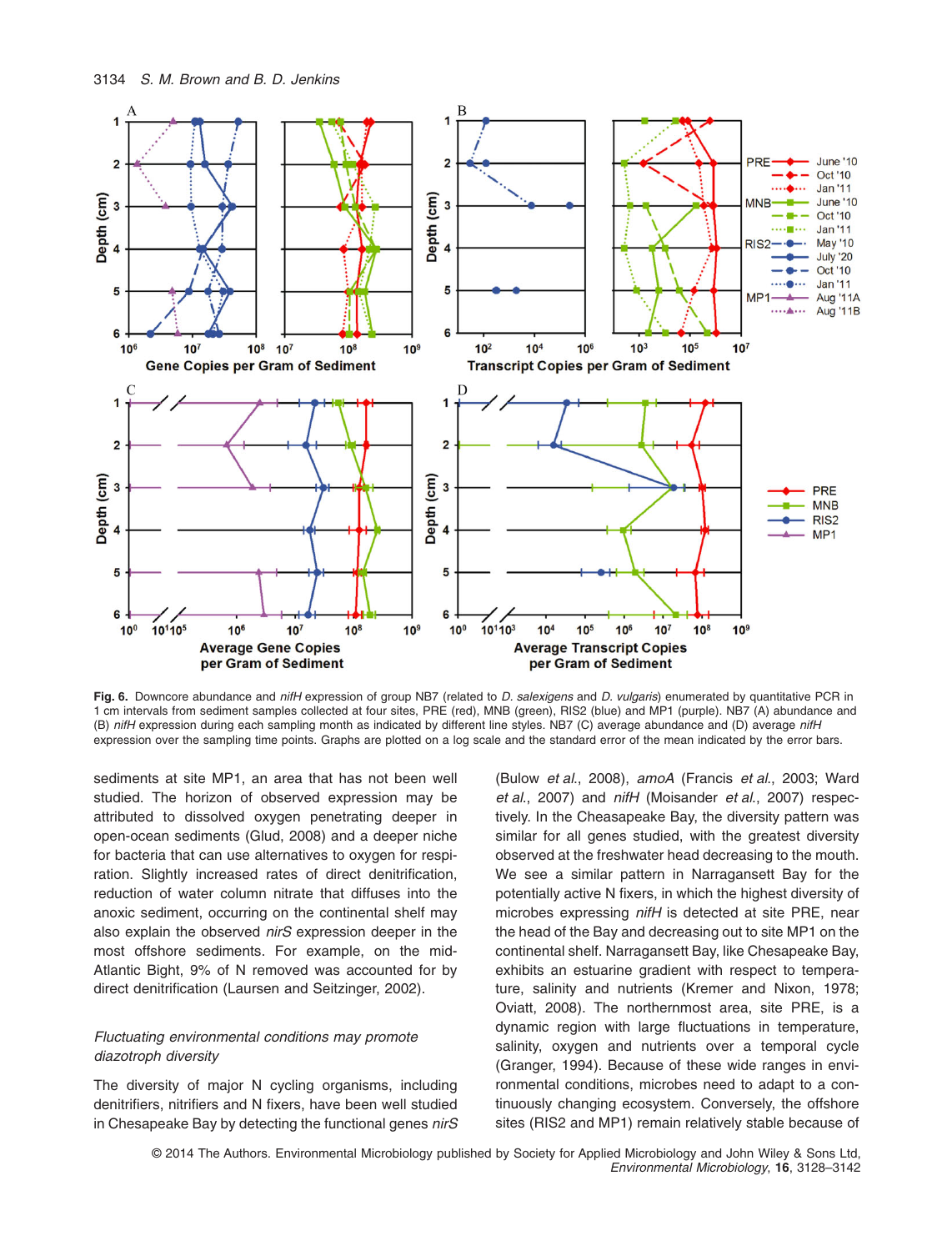

**Fig. 7.** NB3 (closed circles) and NB7 (open circles) (A) abundance and (B) *nifH* expression integrated over depth and sampling time at the four sites as a function of increasing distance from site PRE. Graphs are plotted on a log scale and the standard error of the mean indicated by the error bars.

exchange with the Atlantic Ocean and the deeper waters. For example, the bottom water at Rhode Island Sound ranges from 4.5 to 14°C over the course of a year and salinity remains stable between 29.75 to 33.5 ppt (Codiga and Ullman, 2010). The intermediate disturbance hypothesis (IDH) suggests that species diversity is maximized when ecological disturbance is neither too rare nor too frequent (Connell, 1978; Huston, 1979). At low levels of disturbance, more competitive organisms will dominate the ecosystem while at high levels of disturbance, organisms may not be able to adapt to their surroundings. IDH was originally developed for tropical rainforests and coral reefs (Connell, 1978), and has recently been applied to plankton communities (Floder and Sommer, 1999). We may be detecting the greatest diversity of diazotrophs expressing *nifH* at the head of Narragansett Bay because the microbes are competing to adapt to the intermediate fluctuating environmental conditions, while at the more stable offshore sites, the benthos is dominated by the more competitive microbes.

#### *Active nitrogen fixers in coastal marine sediments* 3135

*Dominant active diazotrophs may be influenced by oxygen, temperature and metals*

Sequence analysis revealed that the majority of *nifH* mRNAtranscripts grouped with anaerobic bacteria (Fig. 3). The two dominant anaerobic microbial groups, NB3 and NB7, were related to the iron/sulphur reducer *Pelobacter carbinolicus*, and the sulphate reducers *D. salexigens* and *D. vulgaris* respectively. *nifH* expression at the offshore sites, RIS2 and MP1, was dominated by aerobic organisms related to the unicellular cyanobacterium *Candidatus* Atelocyanobacterium thalassa (NB1). Interestingly, the majority of our *nifH* ribonucleic acid (RNA) sequences phylogenetically group with DNA sequences reported from sediments in coastal California and Eckernförde Bay, Baltic Sea (Bertics *et al*., 2010; 2012a). In both studies, *nifH* sequence types were identified that were related to various sulphur- and sulphate-reducing bacteria, including *Desulfovibrio* spp. and *Desulfobacter* spp., which are microbes that have been shown to fix N in culture (Sisler and ZoBell, 1951; Widdel, 1987). Based on acetylene reduction and sulphate reduction inhibition assays, Bertics *et al*. attributed the N fixation rates to sulphur- and sulphate-reducing bacteria (Bertics *et al*., 2010), corroborating our findings that these microbes are likely to be driving N fixation in these sediments. Our expressed *nifH* sequences also group with *nifH* RNA sequences recently reported from mesocosm experiments with sediment collected at site MNB (Fulweiler *et al*., 2013). N fixation by these anaerobic microbial communities could provide unanticipated inputs of N into ecosystems already stressed by eutrophication, including Narragansett Bay. Denitrification may not balance the anthropogenic inputs of N to the extent previously believed, and the sediments could instead become a net source of N exacerbating the nutrient loading into the system.

To better understand controls on the activity of the anaerobic diazotrophs, we followed the dominant anaerobic *nifH*-expressing groups, NB3 and NB7. Both microbial groups are more abundant and have increased *nifH* expression in the sediment at sites PRE and MNB in upper Narragansett Bay compared with the offshores sites (Fig. 7). Within Narragansett Bay, environmental conditions may be shifting to those that promote the increased proliferation and activity of these N fixing anaerobes. During the summer of 2006 when high rates of net N fixation were recorded at sites PRE and MNB (Fulweiler *et al*., 2007), there were several bouts of widespread hypoxia that severely impacted regions of upper Narragansett Bay (Codiga *et al*., 2009). For the last several decades, episodic hypoxia has been documented in Narragansett Bay (Oviatt *et al*., 1984; Bergondo *et al*., 2005; Deacutis *et al*., 2006; Melrose *et al*., 2007; Deacutis, 2008; Saarman *et al*., 2008). The severity of hypoxia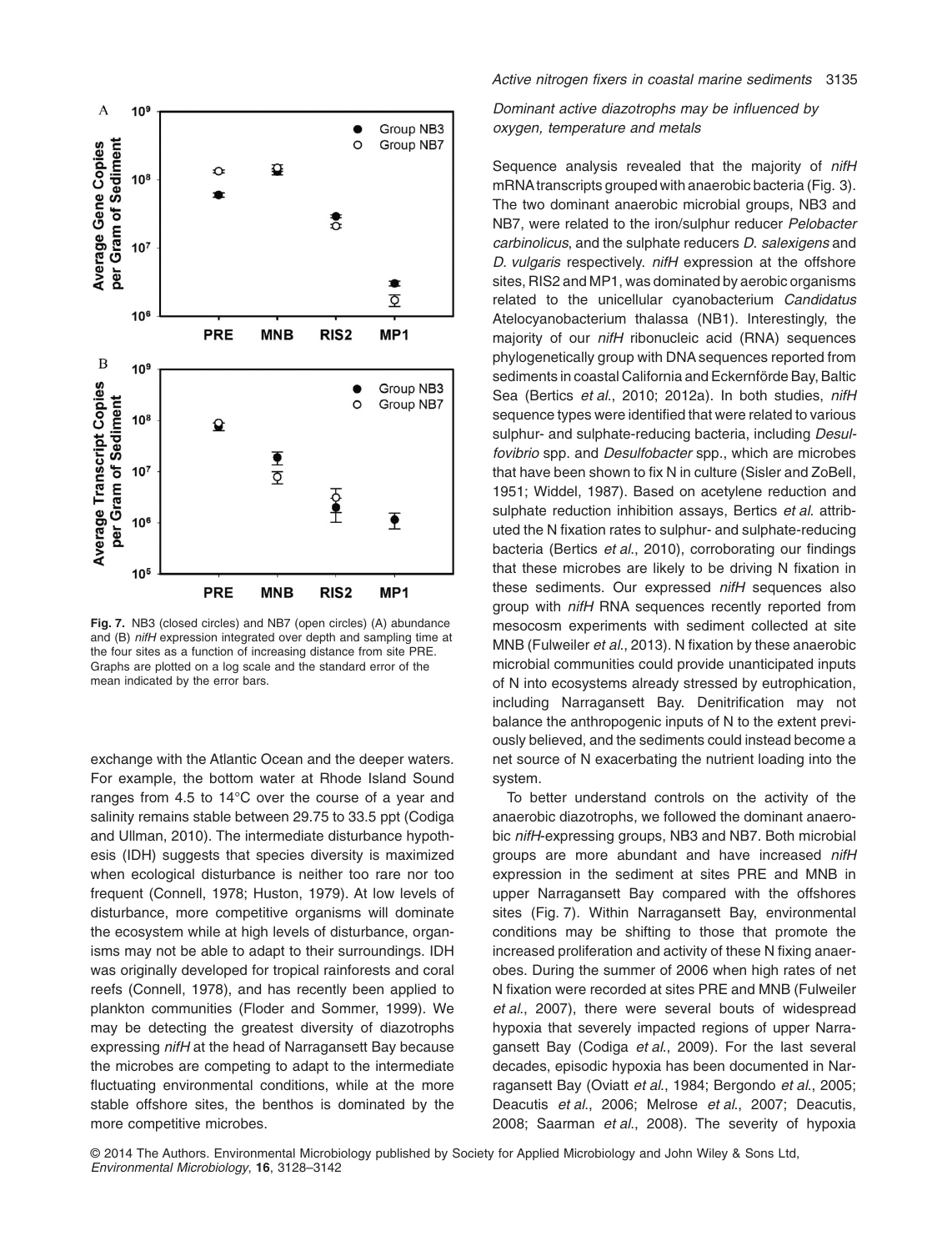#### 3136 *S. M. Brown and B. D. Jenkins*

generally decreases in intensity with distance from site PRE, in the Providence River Estuary, following the north– south gradient of nutrients, phytoplankton and freshwater influence (Oviatt *et al*., 2002; Prell *et al*., 2004; Melrose *et al*., 2007; Deacutis, 2008; Oviatt, 2008; Saarman *et al*., 2008). The occurrence of these low-oxygen events may be stimulating the growth and activity of groups NB3 and NB7. We observed the highest bulk expression of *nifH* at site PRE, which is an area that usually experiences severe hypoxia during the summer months (Saarman, 2002). In some years, hypoxia can reach as far south as site MNB (Deacutis *et al*., 2006; Melrose *et al*., 2007). Anoxic or hypoxic conditions have not been reported for waters in Rhode Island and Block Island Sounds. Perhaps these persistent hypoxic conditions in Narragansett Bay are selecting for the proliferation of anaerobic sulphur/iron and sulphate reducers over time.

Along with dissolved oxygen concentrations, temperature may be another key driver of growth and activities of NB3 and NB7 as these groups are related to mesophilic anaerobes. We detected the highest *nifH* expression along the entire depth profile during the summer months when the water temperature was the warmest (18°C) at site PRE. The water temperatures in Narragansett Bay can reach up to 24°C during the summer (Kremer and Nixon, 1978). Bottom water temperature at site RIS2 during July 2010 was 13°C and at site MP1 during August 2011 only reached 8°C. We detect the lowest abundance and *nifH* expression of NB3 and NB7 at sites RIS2 and MP1, so the offshore regions may not provide an optimal temperature range for these microbial populations.

Narragansett Bay waters also exhibit a strong north to south gradient with regard to several environmental factors, including temperature, salinity, nutrients and phytoplankton (Kremer and Nixon, 1978; Oviatt, 2008). This gradient is also observed in the sediment. For example, both organic carbon and metal concentrations, such as iron, decrease along the estuarine gradient (King *et al*., 1995; Nixon, 1995; Murray *et al*., 2007). Several of the potentially active N fixers are related to heterotrophic anaerobes that have the ability to also reduce iron, including *Pelobacter carbinolicus* (Nealson and Saffarini, 1994; Lovley *et al*., 1995). The energy gained from respiring iron, a fairly energy-yielding electron acceptor, and consuming organic carbon may be promoting the growth and activity of these diazotrophs in upper Narragansett Bay sediments.

From our study, it is more difficult to conclude whether there is greater N fixation potential in offshore sediments. Prior to the measured net N fixation rates during the summer of 2006, sediments in Narragansett Bay, including sites PRE and MNB, were shown to be dominated by denitrification (Seitzinger *et al*., 1984; Fulweiler *et al*., 2007). Offshore sediments continue to be a sink for N as

recent measurements of net sediment denitrification rates at several locations off the coast of southern Rhode Island, including RIS2, ranged from 20 to 75 μmol N<sub>2</sub>-N m<sup>-2</sup> h<sup>-1</sup> (Heiss *et al.*, 2012) and were not significantly different between sites or over a temporal cycle. These measurements are within the range of values reported from nearby continental shelf areas, including the Mid-Atlantic Bight and South Atlantic Bight (Devol, 1991; Devol *et al*., 1997). The gradient and conditions in upper Narragansett Bay may be more optimal for growth and activity of groups NB3 and NB7, while offshore sediments may not provide an appropriate niche for these microbes to thrive.

#### **Conclusion**

Benthic N-cycling processes are influenced by changes in environmental conditions, including temperature, dissolved oxygen concentrations, salinity and organic-matter loading. Climate change is predicted to increase seawater temperatures (Scavia *et al*., 2002) and exacerbate eutrophication-driven hypoxia (Diaz and Rosenberg, 2008; Zhang *et al*., 2010). Since the 1960s, the number of hypoxic zones has approximately doubled each decade (Diaz and Rosenberg, 2008) and these expanding lowoxygen events have the potential to perturb the functioning of the N cycle in estuarine ecosystems. Narragansett Bay, like many coastal ecosystems, is exposed to elevated water temperatures and exhibits seasonal hypoxia (Diaz and Rosenberg, 2008; Zhang *et al*., 2010). Microbes related to iron/sulphur and sulphate reducers that express *nifH* are highly abundant and have increased levels of *nifH* mRNA transcripts in Narragansett Bay sediments compared with the offshore sites. N fixation by these anaerobic micro-organisms in coastal sediments could provide unanticipated inputs of N into environments already stressed by eutrophication, significantly altering the N cycle in unprecedented ways.

#### **Experimental procedures**

#### *Study sites*

We sampled for sediment at four sites in southern New England coastal waters from May 2010 to August 2011. Sites PRE (41°46.7′, 71°22.8′) and MNB (41°35.3′, 71°22.4′) are located within the temperate estuary, Narragansett Bay, Rhode Island. The offshore sites, RIS2 (41°17.1′, 71°18.2′) and MP1 (40°26.1′, 70°28.9′), are located in Rhode Island Sound and on the continental shelf 110 km south of Cape Cod, Massachusetts respectively. Sites PRE and MNB were sampled in June and October 2010 and January 2011. Site RIS2 was sampled in May, July and October 2010 and January 2011. The most offshore site, MP1, was only sampled in August 2011 (Fig. 1, Supporting Information Table S1).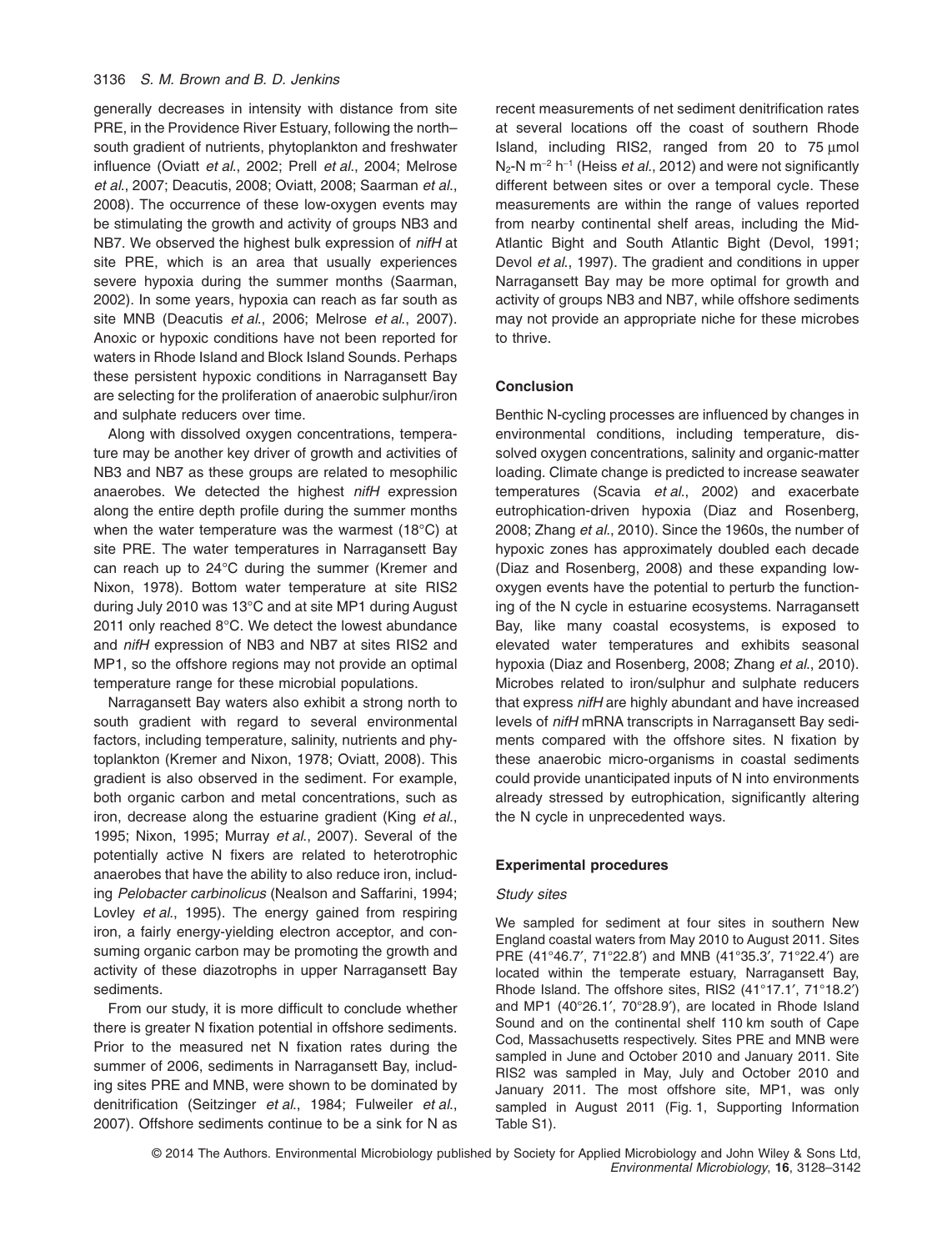#### *Field methods*

Intact sediment cores (10 cm inner diameter and 30.5 cm long) were collected at site PRE using a 5 m pull corer and at site MNB by scuba divers. At sites RIS2 and MP1, sediment cores were collected using a box corer (0.25  $m<sup>2</sup>$ ) and premounted polyvinyl chloride (PVC) cores. All cores were transported to and stored in the dark at field bottom-water temperature in a walk-in environmental chamber at the Graduate School of Oceanography at the University of Rhode Island. The cores were left uncapped with air gently bubbling through the overlying water for about 8–12 h prior to net  $N_2$ flux incubations (Heiss *et al*., 2012) and subsequent molecular analysis.

#### *Subsampling and nucleic acid extractions*

The cores were subsampled using a 60 ml syringe. The subcores were flash frozen in liquid  $N<sub>2</sub>$  and sectioned into 1 cm segments from the sediment water interface to 6 cm in depth. The frozen sediment cross-sections were cut up to yield 0.25 g and 0.5 g of wet sediment for DNA and RNA isolation respectively. Total DNA was extracted using the MO Bio Powersoil DNA Isolation Kit (Carlsbad, CA, USA) and quantified using Invitrogen's Qubit dsDNA HS Assay Kit. All DNA samples were diluted to a concentration of 1 ng  $\mu$ I-1 for qPCR analysis. Total RNA was extracted using the MO Bio Powersoil RNA Isolation Kit (Carlsbad, CA, USA); however, the kit was designed to extract RNA from 2 g of soil. To accommodate this reduction in reaction scale, a quarter of the volumes of the Bead, SR1, SR2, SR3 and SR4 solutions and phenol-chloroform-isoamyl alcohol were used. After the RNA precipitation step, the dried pellet was resuspended with 100 μl of nuclease-free water, 10 μl of 10X TURBO DNase buffer and 1 μl of TURBO DNase from the TURBO DNase*free* Kit (Ambion, Austin, TX, USA) and incubated at 37°C for 30 min. To inactivate the reaction, 10 μl of DNase Inactivation reagent was added and incubated at room temperature for 5 min. The remaining RNA purification steps were carried out using the RNeasy Mini Kit (Qiagen, Valencia, CA, USA) according to the manufacturer's instructions. Total RNA was quantified using Invitrogen's Qubit RNA Assay Kit and all RNA samples were diluted to 4 ng μl<sup>-1</sup>. Complementary DNA (cDNA) copies of RNA were generated with Invitrogen's SuperScript First-Strand Synthesis System for reverse transcription polymerase chain reaction. For all samples, 8 μl of DNase-treated RNA at a concentration of 4 ng  $\mu$ I $^{-1}$  was added to the reaction. Each reaction was primed with 1 μl of 2 μM outer reverse primers for both our genes of interest, nifH3 and nirS6R (Supporting Information Tables S7 and S8). After the reverse transcriptase was added, the mixture was incubated at 50°C for 50 min. All the other steps followed the instructions of the manufacturer. For every sample, we also included controls that did not contain reverse transcriptase to confirm there was no DNA contamination in the subsequent PCR amplification.

#### *Functional gene sequence analysis*

The *nifH* gene from environmental cDNA was isolated using nested PCR with degenerate outer primers nifH4-nifH3 and

#### *Active nitrogen fixers in coastal marine sediments* 3137

inner primers nifH1-nifH2 (Supporting Information Table S7). Both rounds of PCR consisted of an initial denaturation step of 2 min at 94°C, cycling steps that included: a denaturation step of 30 s at 94°C, an annealing step of 30 s at 50°C, and an extension step of 1 min at 72°C. All reactions had a final extension step of 7 min at 72°C. First round reactions had 25 cycles and the second round reactions had 30 cycles (Zehr and McReynolds, 1989; Kirshtein *et al*., 1991). *nirS* was amplified using the primer pair nirS1F-nirS6R (Supporting Information Table S8). After a 2 min initial denaturation step 94°C, a touchdown PCR was performed that consisted of a denaturation step of 30 s at 94°C, an annealing step of 30 s, and an extension step of 1 min at 72°C. During the first 11 cycles, the annealing temperature decreased 0.5°C every cycle starting at 56°C. For the last 25 cycles, the annealing temperature was 54°C. A final extension step was performed for 7 min at 72°C (Braker *et al*., 1998; 2000).

After amplification, the PCR products were loaded on to a 1% agarose (wt/vol) TAE gel. Bands of the correct size were purified using the QIAquick Gel Extraction Kit according to the manufacturer's protocol (Qiagen Valencia, CA, USA). The purified products were cloned into pGEM-T vectors (Promega, Madison, WI, USA), transformed into JM109 *Escherichia coli* competent cells (Zymo Research, Irvine, CA, USA) and identified by blue–white screening. The plasmids were purified using the QIAprep Spin Miniprep Kit (Qiagen) and sequenced on the Applied Biosystems 3130 xl Genetic Analyzer (Applied Biosystems, Foster City, CA, USA) at the RI Genomic Sequencing Center at the University of Rhode Island. For every expressed *nifH* and *nirS* amplicon we collected 4–5 sequences. The total number of *nifH* clones per site was 30 for site PRE, 31 for site MNB, 34 for site RIS2 and 19 for site MP1. The total number of *nirS* clones per site was 5 for site PRE, 10 for site MNB, 15 for site RIS2 and 4 for site MP1.

Expressed environmental *nifH* sequences from sites PRE, MNB, RIS2 and MP1, accession numbers KF285284- KF285397, were combined with *nifH* sequences (23) from closely related cultivated species in GenBank (Benson *et al*., 2009) as determined by top BLASTN hits (Altschul *et al*., 1990). Translated NifH protein sequences were aligned using the multiple sequence alignment tool, MUSCLE (Edgar, 2004) within the GENEIOUS software package. A *nifH* maximum likelihood tree of aligned protein sequences was constructed in GENEIOUS (Biomatters, Auckland, New Zealand) using the PhyML plugin (Guindon *et al*., 2010) with 1000 bootstrap replicates.

A *nirS* database was created by collecting all the *nirS* sequences from the National Center for Biotechnology Information (NCBI) (Benson *et al*., 2009) and importing the GenBank files into ARB (Ludwig *et al*., 2004). Translated NirS protein sequences were aligned using the multiple sequence alignment tool, MUSCLE (Edgar, 2004) within the GENEIOUS software package. A NirS protein maximum likelihood tree including the Narragansett Bay expressed *nirS* sequences, accession numbers KF285398-KF285429 was constructed using the PhyML algorithm in GENEIOUS with 1000 bootstrap replicates*.*

#### *Quantitative real-time PCR*

qPCR was conducted on all environmental DNA and cDNA samples using the Roche's LightCycler 480 Probes Master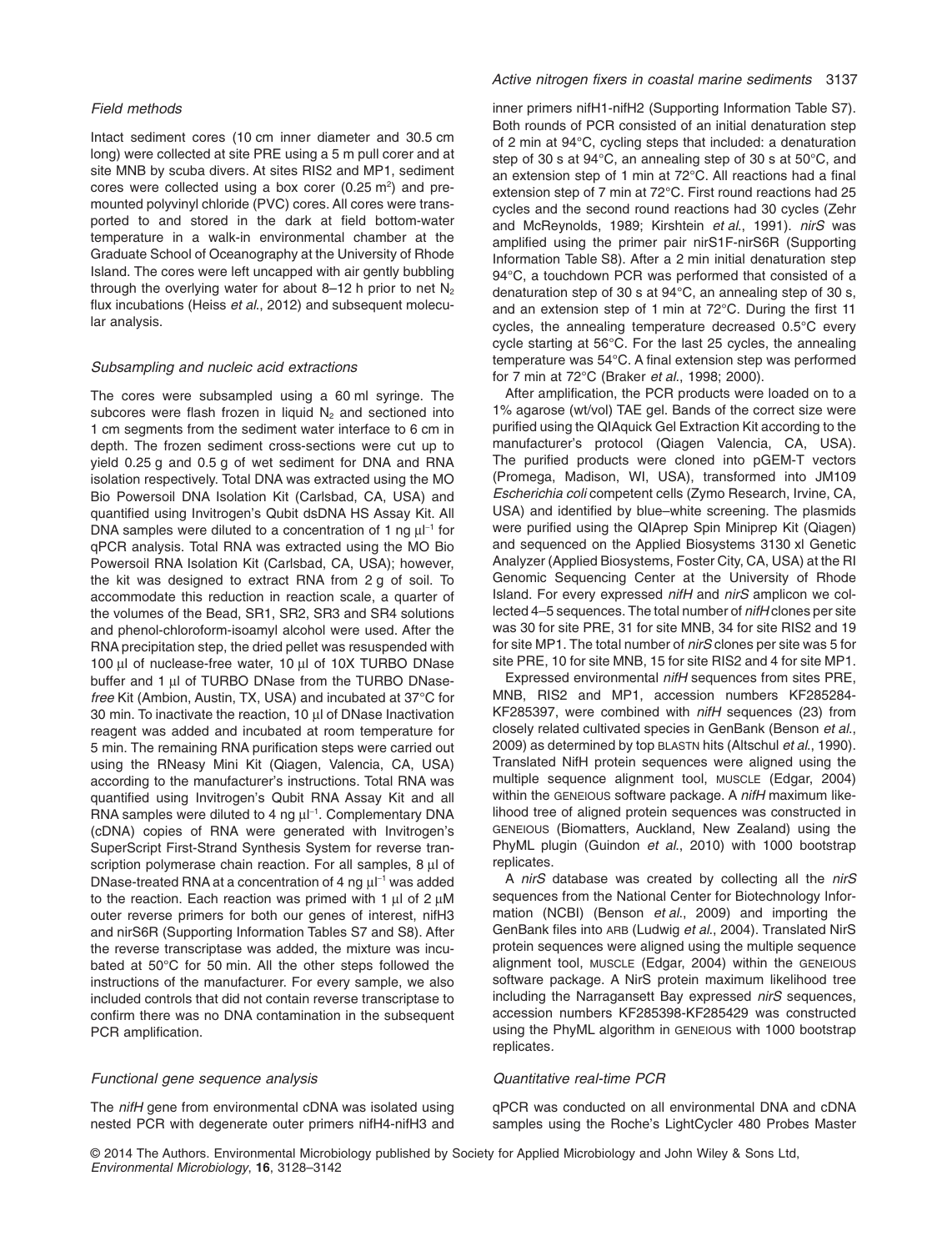Mix and were analyzed using Stratagene's Mx3005 qPCR System. Sets of degenerate qPCR primers and dual-labeled TaqMan probes (Sigma-Aldrich Corporation, The Woodlands, TX, USA) were designed to target the *nifH* gene specifically related to *nifH* groups NB3 and NB7 (Fig. 3, Supporting Information Table S9). Both probes were labelled with a fluorophore FAM (Sigma-Aldrich Corporation, The Woodlands, TX, USA) on the 5′ end and BHQ1 quencher (Sigma-Aldrich Corporation) on the 3′ end. A standard curve was produced with triplicate 10-fold dilution series ranging from 1 ng to 1 ag of linearized plasmid containing a sequenced *nifH* clone from group NB3 and NB7 respectively. The qPCR reactions consisted of 10 μl of the Roche LightCycler 480 Probes Master mix (Roche), 5.7 μl of water, 2 μl of a primers/ probe mix (at concentrations of 0.4 μM and 0.2 μM respectively), and 0.3 μl of Stratagene Brilliant II qPCR reference dye (ROX; Agilent Technologies, Santa Clara, CA, USA). A saturation test was used to determine the optimal concentration of DNA and cDNA template going into the reaction. The optimal amount was 2 μl of 1 ng μl<sup>−1</sup> DNA sample or 2 μl of 1.5 ng  $\mu$ <sup>-1</sup> cDNA sample to be added to the reaction, totalling 20 μl. The qPCR thermocycling conditions were identical for both targeted groups, except for the annealing temperature: 1 cycle of 95°C for 10 min, followed by 45 cycles of 95°C for 30 s and 60°C (NB3) or 55°C (NB7) for 1 min. The standard curve was used to determine groups NB3 and NB7's absolute *nifH* gene copy or transcript copy number in the environmental samples. The efficiency of the qPCR assays targeting groups NB3 and NB7 was 93% and 101%, respectively, and the detection limit was  $1 \times 10^{-8}$  ng.

#### *Statistical analyses*

*Diversity index.* Fisher's alpha diversity index was calculated using EstimateS 9.1.0 to compare diversity of *nifH* expressing groups between sites (Colwell, 2013). The following parameters were used: 100 runs (number of randomizations), extrapolate rarefaction covers by a factor of three, and estimate at every sample. The alpha mean values are reported.

*PCA.* Sequences recovered for each season at a given site were summed and normalized to the number of total sequences recovered. PCA were performed using the R and ADE4TKGUI software packages (Thioulouse *et al*., 1997). Box plots were generated using R. Pairwise compositional similarity between samples was performed in EstimateS 9.1.0 (Colwell, 2013) and Bray–Curtis values supported PCA results.

*Analysis of variance.* One-way ANOVA tests were conducted using JMP 10.0.2 to determine statistically significant differences among samples for qPCR and quantitative reverse transcription polymerase chain reaction. If the *P* value was deemed significant (< 0.05), a Tukey–Kramer HSD post-hoc test was performed to distinguish statistical significance between samples compared.

#### **Acknowledgements**

The work presented in this manuscript was supported by funding from the following grants to B.D.J. (NSF Chemical Oceanography OCE 0926875; RI Sea Grant/NOAA NA08O-AR4170691 and NA 10OAR4170076, RI Research Alliance 2012 Collaborative Grant, URI Council for Research Proposal Development Grant 2011–2012). Funds for S.M.B, sequencing costs and costs associated with the Marine Life Science Facility were supported on funds from NSF RI EPSCoR 1004057). We gratefully acknowledge helpful comments on this manuscript and sampling assistance from Dr. Robinson Fulweiler (Boston University) and the helpful comments from two anonymous reviewers. We also acknowledge Dr. Christopher Deacutis (RI DEM) for many helpful conversations. We also are grateful to the larger collaborative team for discussions and sampling assistance: Dr. Scott Nixon, Dr. Lindsey Fields and Steve Granger (University of Rhode Island Graduate School of Oceanography), Elise Heiss and Sarah Foster (Boston University), Dr. Anne Giblin, Jane Tucker and Sam Kelsey (Marine Biological Laboratory), and Dr. Jeremy Rich, Dr. Amber Hardison and Dr. Lindsay Brin (Brown University). We would also like to thank Ed Baker in the RI EPSCoR Marine Life Science Facility (MLSF) at the URI Graduate School of Oceanography for his assistance and Paul Johnson in the RI EPSCoR RI Genomic Sequencing Center at the University of Rhode Island. We also acknowledge Dr. Tom Delmont at the Marine Biological Laboratory for his help with the principle component analysis.

#### **References**

- Altschul, S.F., Gish, W., Miller, W., Myers, E.W., and Lipman, D.J. (1990) Basic local alignment search tool. *J Mol Biol* **215:** 403–410.
- Avrahami, S., Conrad, R., and Braker, G. (2003) Effect of ammonium concentration on N2O release and on the community structure of ammonia oxidizers and denitrifiers. *Appl Environ Microbiol* **69:** 3027–3027.
- Benson, D.A., Karsch-Mizrachi, I., Lipman, D.J., Ostell, J., and Sayers, E.W. (2009) GenBank. *Nucleic Acids Res* **37:** D26–D31.
- Bergondo, D.L., Kester, D.R., Stoffel, H.E., and Woods, W.L. (2005) Time-series observations during the low subsurface oxygen events in Narragansett Bay during summer 2001. *Mar Chem* **97:** 90–103.
- Bertics, V.J., Sohm, J.A., Treude, T., Chow, C.E.T., Capone, D.G., Fuhrman, J.A., *et al*. (2010) Burrowing deeper into benthic nitrogen cycling: the impact of bioturbation on nitrogen fixation coupled to sulfate reduction. *Mar Ecol Prog Ser* **409:** 1–15.
- Bertics, V.J., Löscher, D.R., Salonen, I., Dale, A.W., and Schmitz, R.A. (2012a) Occurrence of benthic microbial nitrogen fixation coupled to sulfate reduction in the seasonally hypoxic Eckernförde Bay, Baltic Sea. *Biogeosci Discuss* **10:** 1243–1258.
- Bertics, V.J., Sohm, J.A., Magnabosco, C., and Ziebis, W. (2012b) Denitrification and nitrogen fixation dynamics in the area surrounding an individual ghost shrimp (*Neotrypaea californiensis*) burrow system. *Appl Environ Microbiol* **78:** 3864–3872.
- Braker, G., Fesefeldt, A., and Witzel, K.P. (1998) Development of PCR primer systems for amplification of nitrite reductase genes (*nirK* and *nirS*) to detect denitrifying bacteria in environmental samples. *Appl Environ Microbiol* **64:** 3769–3775.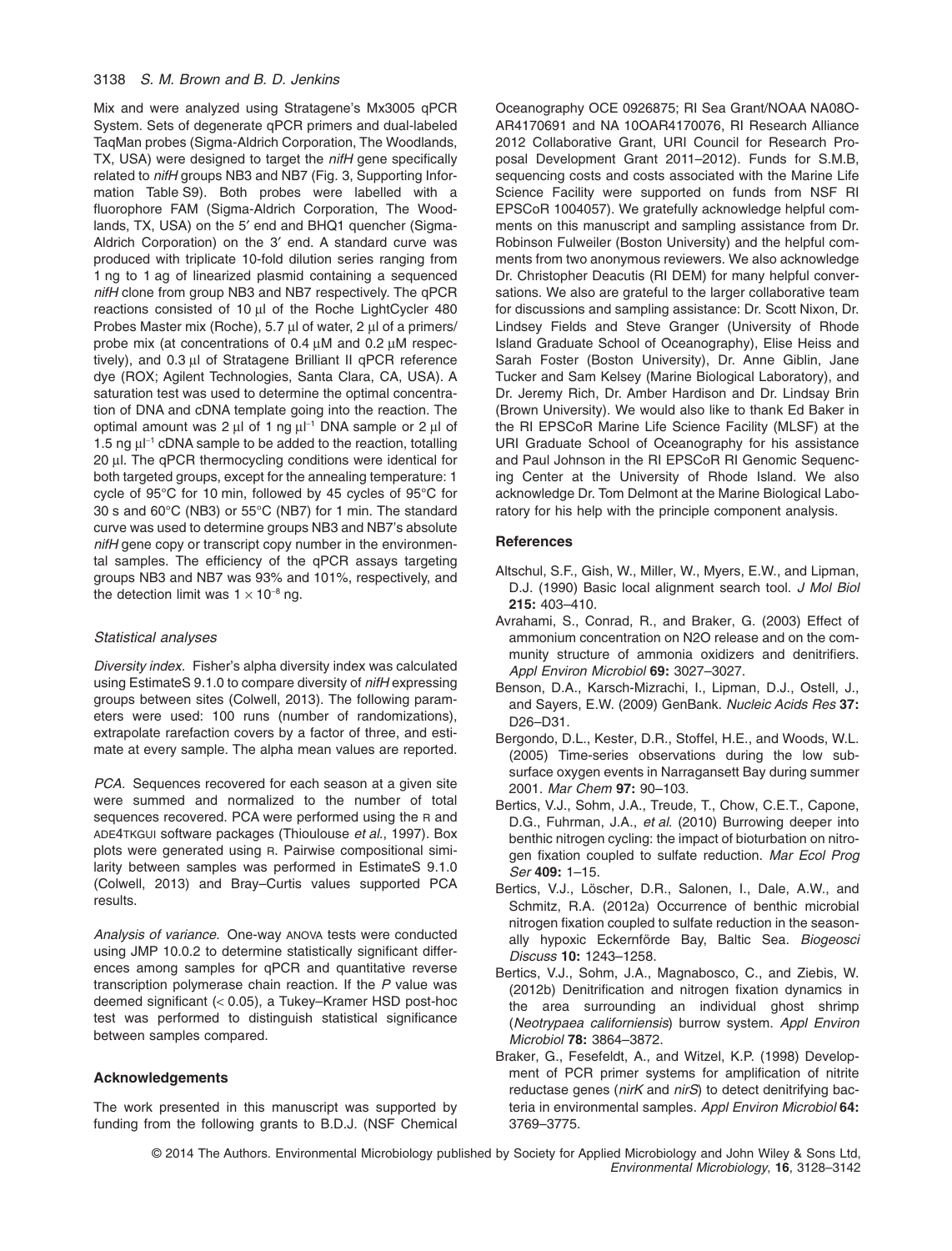- Braker, G., Zhou, J.Z., Wu, L.Y., Devol, A.H., and Tiedje, J.M. (2000) Nitrite reductase genes (*nirK* and *nirS*) as functional markers to investigate diversity of denitrifying bacteria in Pacific northwest marine sediment communities. *Appl Environ Microbiol* **66:** 2096–2104.
- Braker, G., Ayala-del-Rio, H.L., Devol, A.H., Fesefeldt, A., and Tiedje, J.M. (2001) Community structure of denitrifiers, bacteria, and archaea along redox gradients in pacific northwest marine sediments by terminal restriction fragment length polymorphism analysis of amplified nitrite reductase (*nirS*) and 16S rRNA genes. *Appl Environ Microbiol* **67:** 1893–1901.
- Bulow, S.E., Francis, C.A., Jackson, G.A., and Ward, B.B. (2008) Sediment denitrifier community composition and *nirS* gene expression investigated with functional gene microarrays. *Environ Microbiol* **10:** 3057–3069.
- Burns, J.A., Zehr, J.P., and Capone, D.G. (2002) Nitrogenfixing phylotypes of Chesapeake Bay and Neuse River estuary sediments. *Microbial Ecol* **44:** 336–343.
- Capone, D.G. (1983) Benthic nitrogen fixation. In *Nitrogen in the Marine Environment*. Carpenter, E.J., and Capone, D.G. (eds). New York, USA: Academic Press, pp. 105– 137.
- Christensen, J.P., Smethie, W.M., and Devol, A.H. (1987) Benthic nutrient regeneration and denitrification on the Washington continental-shelf. *Deep-Sea Res* **34:** 1027– 1047.
- Codiga, D.L., and Ullman, D.S. (2010). Characterizing the physical oceanography of coastal waters off Rhode Island, part 1: literature review, available observations and a representative model simulation. In Rhode Island Ocean Special Area Management Plan(eds), Rhode Island Coastal Resources Management Council. 2: 14–184.
- Codiga, D.L., Stoffel, H.E., Deacutis, C.F., Kiernan, S., and Oviatt, C.A. (2009) Narragansett Bay hypoxic event characteristics based on fixed-site monitoring network time series: intermittency, geographic distribution, spatial synchronicity, and interannual variability. *Estuar Coast* **32:** 621–641.
- Codispoti, L. (2007) An oceanic fixed nitrogen sink exceeding 400 Tg N a<sup>−</sup><sup>1</sup> vs the concept of homeostasis in the fixednitrogen inventory. *Biogeosciences* **4:** 233–253.
- Colwell, R.K. (2013). *EstimateS: Statistical estimation of species richeness and shared species from samples*. Version 9. User's Guide and application published URL [http://purl.oclc.org/estimates.](http://purl.oclc.org/estimates)
- Connell, J.H. (1978) Diversity in tropical rain forests and coral reefs – high diversity of trees and corals is maintained only in a non-equilibrium state. *Science* **199:** 1302–1310.
- Deacutis, C.F. (2008) Evidence of ecological impacts from excess nutrients in upper Narragansett Bay. In *Science for Ecosystem-Based Management*. Desbonnet, A., and Costa-Pierce, B.A. (eds). New York, USA: Springer, pp. 349–381.
- Deacutis, C.F., Murray, D., Prell, W., Saarman, E., and Korhun, L. (2006) Hypoxia in the upper half of Narragansett Bay, RI, during August 2001 and 2002. *Northeast Nat* **13:** 173–198.
- Devol, A.H. (1991) Direct measurement of nitrogen gas fluxes from continental-shelf sediments. *Nature* **349:** 319– 321.
- Devol, A.H., Codispoti, L.A., and Christensen, J.P. (1997) Summer and winter denitrification rates in western Arctic shelf sediments. *Cont Shelf Res* **17:** 1029–1050.
- Diaz, R.J., and Rosenberg, R. (2008) Spreading dead zones and consequences for marine ecosystems. *Science* **321:** 926–929.
- Edgar, R.C. (2004) MUSCLE: multiple sequence alignment with high accuracy and high throughput. *Nucleic Acids Res* **32:** 1792–1797.
- Floder, S., and Sommer, U. (1999) Diversity in planktonic communities: an experimental test of the intermediate disturbance hypothesis. *Limnol Oceanogr* **44:** 1114– 1119.
- Francis, C.A., O'Mullan, G.D., and Ward, B.B. (2003) Diversity of ammonia monooxygenase (*amoA*) genes across environmental gradients in Chesapeake Bay sediments. *Geobiology* **1:** 129–140.
- Fulweiler, R.W., Nixon, S.W., Buckley, B.A., and Granger, S.L. (2007) Reversal of the net dinitrogen gas flux in coastal marine sediments. *Nature* **448:** 180–182.
- Fulweiler, R.W., Brown, S.M., Nixon, S.W., and Jenkins, B.D. (2013) Evidence and a conceptual model for the co-occurrence of nitrogen fixation and denitrification in heterotrophic marine sediments. *Mar Ecol Prog Ser* **482:** 57–68.
- Galloway, J.N., Dentener, F.J., Capone, D.G., Boyer, E.W., Howarth, R.W., Seitzinger, S.P., *et al*. (2004) Nitrogen cycles: past, present, and future. *Biogeochemistry* **70:** 153–226.
- Glud, R.N. (2008) Oxygen dynamics of marine sediments. *Marine Biology Research* **4:** 243–289.
- Granger, S. (1994) The basic hydrography and mass transport of dissolved oxygen in the Providence and Seekonk River estuaries. MS Thesis. Narragansett, RI, USA: Graduate School of Oceanography, University of Rhode Island.
- Guindon, S., Dufayard, J.F., Lefort, V., Anisimova, M., Hordijk, W., and Gascuel, O. (2010) New algorithms and methods to estimate maximum-likelihood phylogenies: assessing the performance of PhyML 3.0. *Syst Biol* **59:** 307–321.
- Heiss, E.M., Fields, L., and Fulweiler, R.W. (2012) Directly measured net denitrification rates in offshore New England sediments. *Cont Shelf Res* **45:** 78–86.
- Herbert, R.A. (1999) Nitrogen cycling in coastal marine ecosystems. *FEMS Microbiol Rev* **23:** 563–590.
- Howard, J.B., and Rees, D.C. (1996) Structural basis of biological nitrogen fixation. *Chem Rev* **96:** 2965– 2982.
- Howarth, R.W., Marino, R., and Cole, J.J. (1988a) Nitrogenfixation in fresh-water, estuarine, and marine ecosystems .2. biogeochemical controls. *Limnol Oceanogr* **33:** 688–701.
- Howarth, R.W., Marino, R., Lane, J., and Cole, J.J. (1988b) Nitrogen-fixation in fresh-water, estuarine, and marine ecosystems .1. rates and importance. *Limnol Oceanogr* **33:** 669–687.
- Hulth, S., Aller, R.C., Canfield, D.E., Dalsgaard, T., Engstrom, P., Gilbert, F., *et al*. (2005) Nitrogen removal in marine environments: recent findings and future research challenges. *Mar Chem* **94:** 125–145.
- Huston, M. (1979) General hypothesis of species-diversity. *Am Nat* **113:** 81–101.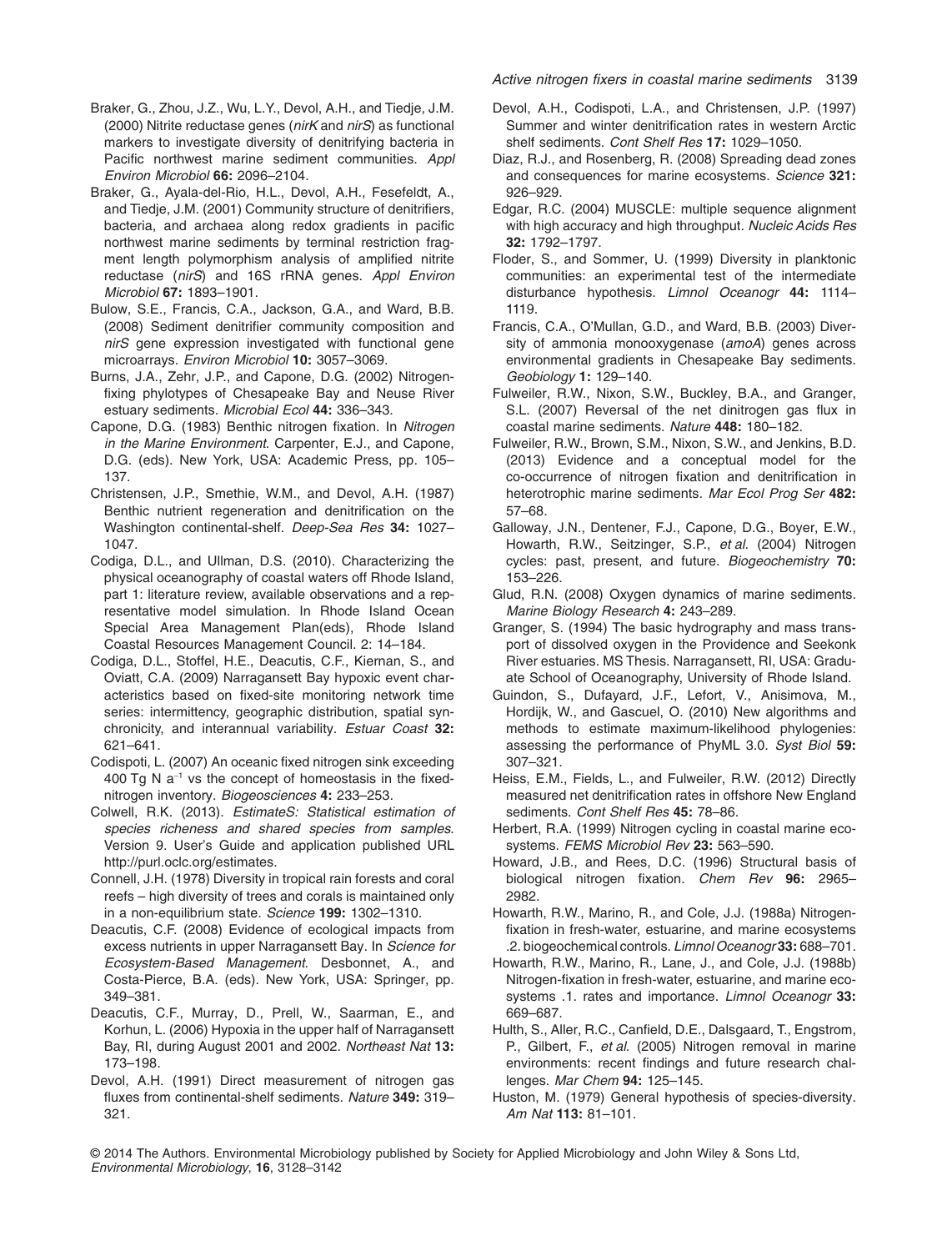- Jenkins, B.D., and Zehr, J.P. (2008) Molecular approaches to the nitrogen cycle. In *Nitrogen in the Marine Environment*. Bronk, D.A., Mulholland, M.R., Capone, D., and Carpenter, E.J. (eds). Amsterdam, The Netherlands: Elsevier, pp. 1303–1344.
- Jenkins, B.D., Steward, G.F., Short, S.M., Ward, B.B., and Zehr, J.P. (2004) Fingerprinting diazotroph communities in the Chesapeake Bay by using a DNA macroarray. *Appl Environ Microbiol* **70:** 1767–1776.
- King, J., Corbin, J., McMaster, R., Quinn, J., Gangemi, P., Cullen, D., *et al*. (1995). A Study of the Sediments in Narragansett Bay, Volume 1- The Surface Sediments of Narragansett Bay. In Final Report submitted to the Narragansett Bay Project(eds). Graduate School of Oceanography, University of Rhode Island. Narragansett, Rhode Island, USA: p. 29.
- Kirshtein, J.D., Paerl, H.W., and Zehr, J. (1991) Amplification, cloning, and sequencing of a *nifH* segment from aquatic microorganisms and natural communities. *Appl Environ Microbiol* **57:** 2645–2650.
- Kremer, J.N., and Nixon, S.W. (1978) *A Coastal Marine Ecosystem: Simulation and Analysis*. New York, NY, USA: Springer-Verlag.
- Laursen, A.E., and Seitzinger, S.P. (2002) The role of denitrification in nitrogen removal and carbon mineralization in Mid-Atlantic Bight sediments. *Cont Shelf Res* **22:** 1397–1416.
- Liu, K.K., Rabalais, N.N., and Middelburg, J.J. (2010) A guide to future research on continental marine biogeochemistry. In *Carbon and Nutrient Fluxes in Continental Margins*. Liu, K.-K., Atkinson, L., Quinones, R., and Talaue-McManus, L. (eds). Berlin, Germany: Spring-Verlag, pp. 625–626.
- Lovley, D.R., Phillips, E.J.P., Lonergan, D.J., and Widman, P.K. (1995) Fe(Iii) and S-0 Reduction by Pelobacter-Carbinolicus. *Appl Environ Microbiol* **61:** 2132–2138.
- Ludwig, W., Strunk, O., Westram, R., Richter, L., Meier, H., Yadhukumar, *et al*. (2004) ARB: a software environment for sequence data. *Nucleic Acids Res* **32:** 1363–1371.
- McGlathery, K.J., Risgaard-Petersen, N., and Christensen, P.B. (1998) Temporal and spatial variation in nitrogen fixation activity in the eelgrass Zostera marina rhizosphere. *Mar Ecol Prog Ser* **168:** 245–258.
- Melrose, D.C., Oviatt, C.A., and Berman, M.S. (2007) Hypoxic events in Narragansett Bay, Rhode Island, during the summer of 2001. *Estuar Coast* **30:** 47–53.
- Moisander, P.H., Morrison, A.E., Ward, B.B., Jenkins, B.D., and Zehr, J.P. (2007) Spatial-temporal variability in diazotroph assemblages in Chesapeake Bay using an oligonucleotide nifH microarray. *Environ Microbiol* **9:** 1823– 1835.
- Murray, D.W., Prell, W.L., Rincon, C.E., and Saarman, E. (2007). Physical property and chemical characteristics of surface sediment grab samples from Narragansett Bay and the Providence and Seekonk Rivers, a summary of the Brown Univeristy Narragansett Bay Sediment Project (BUNBSP). In Narragansett Bay Estuary Program Report(eds).
- Nealson, K.H., and Saffarini, D. (1994) Iron and manganese in anaerobic respiration – environmental significance, physiology, and regulation. *Annu Rev Microbiol* **48:** 311– 343.
- Nixon, S.W. (1995) *Metal inputs to Narragansett Bay: A history and assessment of recent conditions*. Narragansett, RI, USA: Rhode Island Sea Grant.
- Nixon, S.W., Ammerman, J.W., Atkinson, L.P., Berounsky, V.M., Billen, G., Boicourt, W.C., *et al*. (1996) The fate of nitrogen and phosphorus at the land sea margin of the North Atlantic Ocean. *Biogeochemistry* **35:** 141–180.
- Nogales, B., Timmis, K.N., Nedwell, D.B., and Osborn, A.M. (2002) Detection and diversity of expressed denitrification genes in estuarine sediments after reverse transcription-PCR amplification from mRNA. *Appl Environ Microbiol* **68:** 5017–5025.
- Nowicki, B.L. (1994) The effect of temperature, oxygen, salinity, and nutrient enrichment on estuarine denitrification rates measured with a modified nitrogen gas flux technique. *Estu Coast Shelf Sci* **38:** 137–156.
- Oviatt, C.A. (2008) Impacts of nutrients on Narragansett Bay productivity: a gradient approach. In *Science for Ecosystem-Based Management*. Desbonnet, A., and Costa-Pierce, B.A. (eds). New York, USA: Springer, pp. 523–543.
- Oviatt, C.A., Pilson, M.E.Q., Nixon, S.W., Frithsen, J.B., Rudnick, D.T., Kelly, J.R., *et al*. (1984) Recovery of a polluted estuarine system – a mesocosm experiment. *Mar Ecol Prog Ser* **16:** 203–217.
- Oviatt, C.A., Keller, A., and Reed, L. (2002) Annual primary production in Narragansett Bay with no bay-wide winterspring phytoplankton bloom. *Estu Coast Shelf Sci* **54:** 1013–1026.
- Paerl, H.W., Fitzpatrick, M., and Bebout, B.M. (1996) Seasonal nitrogen fixation dynamics in a marine microbial mat: potential roles of cyanobacteria and microheterotrophs. *Limnol Oceanogr* **41:** 419–427.
- Pinckney, J.L., Paerl, H.W., Tester, P., and Richardson, T.L. (2001) The role of nutrient loading and eutrophication in estuarine ecology. *Environ Health Persp* **109:** 699– 706.
- Postgate, J.R. (1982) Biological nitrogen-fixation fundamentals. *Philos T Roy Soc B* **296:** 375–385.
- Prell, W., Saarman, E., Murray, D.W., and Deacutis, C.F. (2004). *Summer season, nightime surveys of dissolved oxygen in upper Narragansett Bay (1999–2003)*. URL [http://www.geo.brown.edu/georesearch/insomniacs.](http://www.geo.brown.edu/georesearch/insomniacs)
- Raymond, J., Siefert, J.L., Staples, C.R., and Blankenship, R.E. (2004) The natural history of nitrogen fixation. *Mol Biol Evol* **21:** 541–554.
- Saarman, E., Prell, W., Murray, D.W., and Deacutis, C.F. (2008) Summer bottom water dissolved oxygen in upper Narragansett Bay. In *Science for Ecosystem-Based Management*. Desbonnet, A., and Costa-Pierce, B.A. (eds). New York, USA: Springer, pp. 325–347.
- Saarman, E.T. (2002). Hypoxic conditions in Narragansett Bay during the summer of 2001. Senior Thesis, Brown University.
- Scavia, D., Field, J.C., Boesch, D.F., Buddemeier, R.W., Burkett, V., Cayan, D.R., *et al*. (2002) Climate change impacts on US coastal and marine ecosystems. *Estuaries* **25:** 149–164.
- Seitzinger, S.P. (1987) Nitrogen biogeochemistry in an unpolluted estuary: the importance of benthic denitrification. *Mar Ecol Prog Ser* **41:** 177–186.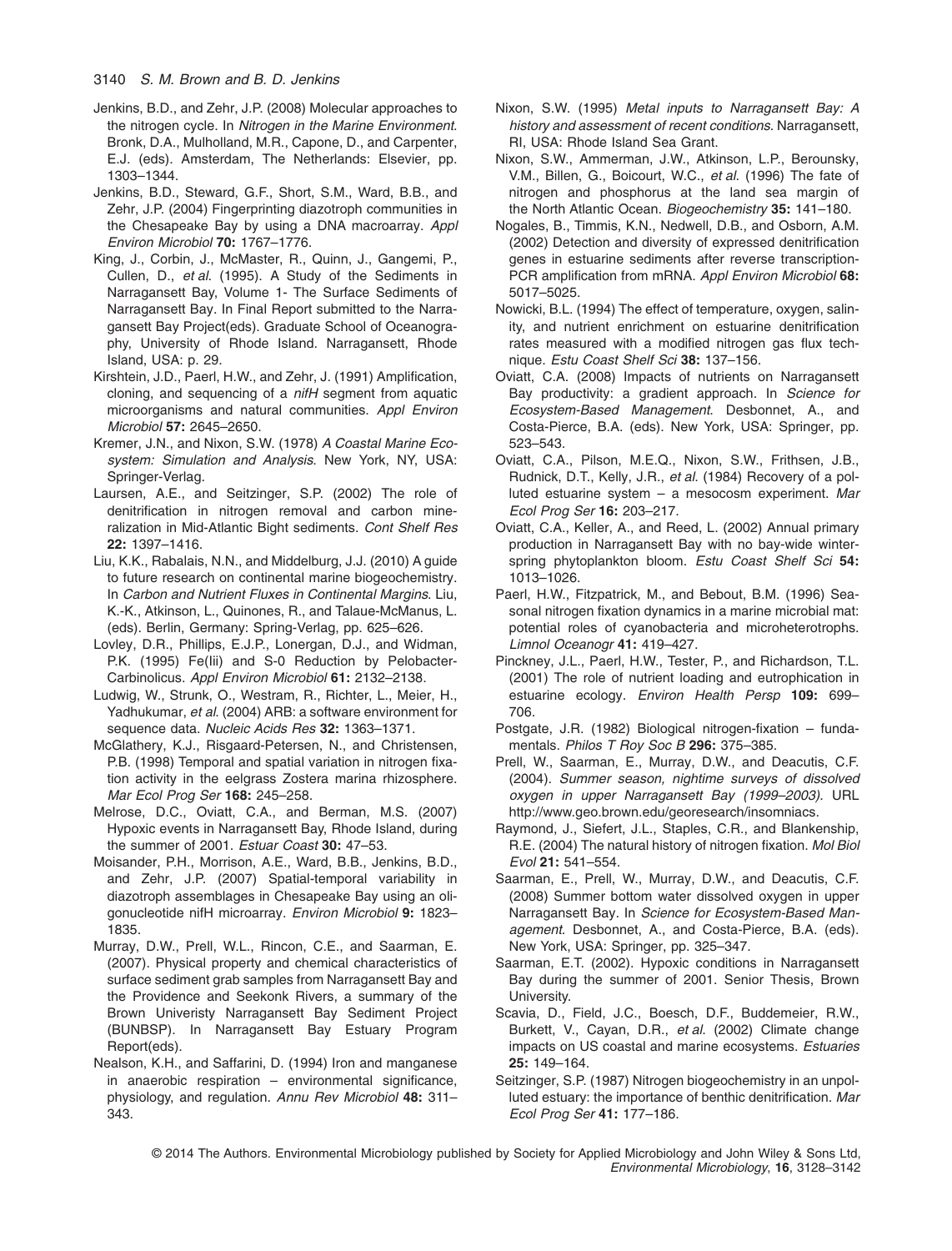- Seitzinger, S.P., and Giblin, A.E. (1996) Estimating denitrification in North Atlantic continental shelf sediments. *Biogeochemistry* **35:** 235–260.
- Seitzinger, S.P., Nixon, S.W., and Pilson, M.E.Q. (1984) Denitrification and nitrous-oxide production in a coastal marine ecosystem. *Limnol Oceanogr* **29:** 73–83.
- Short, S.M., Jenkins, B.D., and Zehr, J.P. (2004) Spatial and temporal distribution of two diazotrophic bacteria in the Chesapeake Bay. *Appl Environ Microbiol* **70:** 2186– 2192.
- Sisler, F.D., and ZoBell, C.E. (1951) Nitrogen fixation by sulfate-reducing bacteria indicated by nitrogen/argon ratios. *Science* **113:** 511–513.
- Steward, G.F., Jenkins, B.D., Ward, B.B., and Zehr, J.P. (2004) Development and testing of a DNA macroarray to assess nitrogenase (*nifH*) gene diversity. *Appl Environ Microbiol* **70:** 1455–1465.
- Thioulouse, J., Chessel, D., Dole, S., and Olivier, J.-M. (1997) ADE-4: a multivariate analysis and graphical display software. *Stat Comput* **7:** 75–83.
- Thompson, A.W., Foster, R.A., Krupke, A., Carter, B.J., Musat, N., Vaulot, D., *et al*. (2012) Unicellular cyanobacterium symbiotic with a single-celled eukaryotic alga. *Science* **337:** 1546–1550.
- Torsvik, V., Sorheim, R., and Goksoyr, J. (1996) Total bacterial diversity in soil and sediment communities – A review. *J Ind Microbiol* **17:** 170–178.
- Tripp, H.J., Bench, S.R., Turk, K.A., Foster, R.A., Desany, B.A., Niazi, F., *et al*. (2010) Metabolic streamlining in an open-ocean nitrogen-fixing cyanobacterium. *Nature* **464:** 90–94.
- Ward, B.B., Eveillard, D., Kirshtein, J.D., Nelson, J.D., Voytek, M.A., and Jackson, G.A. (2007) Ammoniaoxidizing bacterial community composition in estuarine and oceanic environments assessed using a functional gene microarray. *Environ Microbiol* **9:** 2522–2538.
- Welsh, D.T., Bourgues, S., deWit, R., and Herbert, R.A. (1996) Seasonal variations in nitrogen-fixation (acetylene reduction) and sulphate-reduction rates in the rhizosphere of Zostera noltii: nitrogen fixation by sulphate reducing bacteria. *Mar Biol* **125:** 619–628.
- Widdel, F. (1987) New types of acetate-oxidizing, sulfatereducing Desulfobacter species, D-Hydrogenophilus sp-nov, D-Latus sp-nov, and D-Curvatus sp-nov. *Arch Microbiol* **148:** 286–291.
- Young, J.P.W. (1992) Phylogenetic classification of nitrogenfixing organisms. In *Biological Nitrogen Fixation*. Stacey, G., Burris, R.H., and Evans, H.J. (eds). New York, NY, USA: Chapman and Hall, pp. 43–86.
- Zehr, J.P., and McReynolds, L.A. (1989) Use of degenerate oligonucleotides for amplification of the *nifH* gene from the marine cyanobacterium *Trichodesmium-thiebautii*. *Appl Environ Microbiol* **55:** 2522–2526.
- Zehr, J.P., Jenkins, B.D., Short, S.M., and Steward, G.F. (2003) Nitrogenase gene diversity and microbial community structure: a cross-system comparison. *Environ Microbiol* **5:** 539–554.
- Zhang, J., Gilbert, D., Gooday, A.J., Levin, L., Naqvi, S.W.A., Middelburg, J.J., *et al*. (2010) Natural and human-induced hypoxia and consequences for coastal areas: synthesis and future development. *Biogeosciences* **7:** 1443–1467.
- Zhou, J.Z., Fries, M.R., Cheesanford, J.C., and Tiedje, J.M. (1995) Phylogenetic analyses of a new group of denitrifiers capable of anaerobic growth on toluene and description of Azoarcus tolulyticus sp. nov. *Int J Syst Bacteriol* **45:** 500– 506.
- Zumft, W.G. (1997) Cell biology and molecular basis of denitrification. *Microbiol Mol Biol R* **61:** 533–616.

#### **Supporting information**

Additional Supporting Information may be found in the online version of this article at the publisher's web-site:

**Fig. S1.** Maximum likelihood protein tree of expressed *nirS* sequences from sediment samples and *nirS* sequences observed from cultured organisms. The number inside the group indicates the number of total sequences within the grouping. Supporting Information Table S3 describes all sequences within a collapsed group. Bootstrap values (1000 replicates) > 50% are shown at respective nodes.

**Fig. S2.** Principal component analysis (PCA) of the relative distribution of OTUs, as designated by the *nifH* Maximum Likelihood tree (Fig. 3), for each site and season. These results are supported by Bray–Curtis values. The highest value (0.909) is for RIS2 Oct and RIS2 July, while the lowest value (0.087) is for PRE Oct and MP1 August.

**Fig. S3.** Percent of total expressed *nifH* sequences per site as a function increasing distance from site PRE separated by month sampled. Each color represents a cultivated species our environmental expressed sequences are related to as depicted in the *nifH* Maximum Likelihood tree (Fig. 3).

**Fig. S4.** Percent of total expressed *nifH* sequences per site as a function of depth and increasing distance from site PRE. Each color represents a cultivated species our environmental expressed sequences are related to as depicted in the *nifH* Maximum Likelihood tree (Fig. 3).

**Table S1.** Coordinates and water column depth of study sites with bottom water temperature during collection.

**Table S2.** List of *nirS* sequences (GenBank accession numbers) from mRNA in this study, closely related cultivated species and uncultivated species (Bulow *et al*., 2008) contained within groups NB1-NB9 (Supporting Information Fig. S1). Numbers in the parentheses indicate number of sequences collected at that time point.

**Table S3.** List of *nifH* sequences (GenBank accession numbers) from mRNA in this study and closely related cultivated species contained within groups NB1-NB3, NB5 and NB7-NB11 (Fig. 3).

**Table S4.** Fisher's alpha diversity index comparing diversity of *nifH* expressing groups, as designated by the *nifH* Maximum Likelihood tree (Fig. 3), between sites and month sampled.

**Table S5.** Statistical analyses of group NB3 abundance and expression using one-way ANOVA and Tukey–Kramer HSD post-hoc tests. F ratio (df<sub>1</sub> = degrees of freedom between groups,  $df_2$  = degrees of freedom within groups) and  $P$  values are denoted. Asterisk (\*) indicates statistically significant *P* values (< 0.05). If the one-way ANOVA test revealed statistical significance between samples compared, a Tukey–Kramer